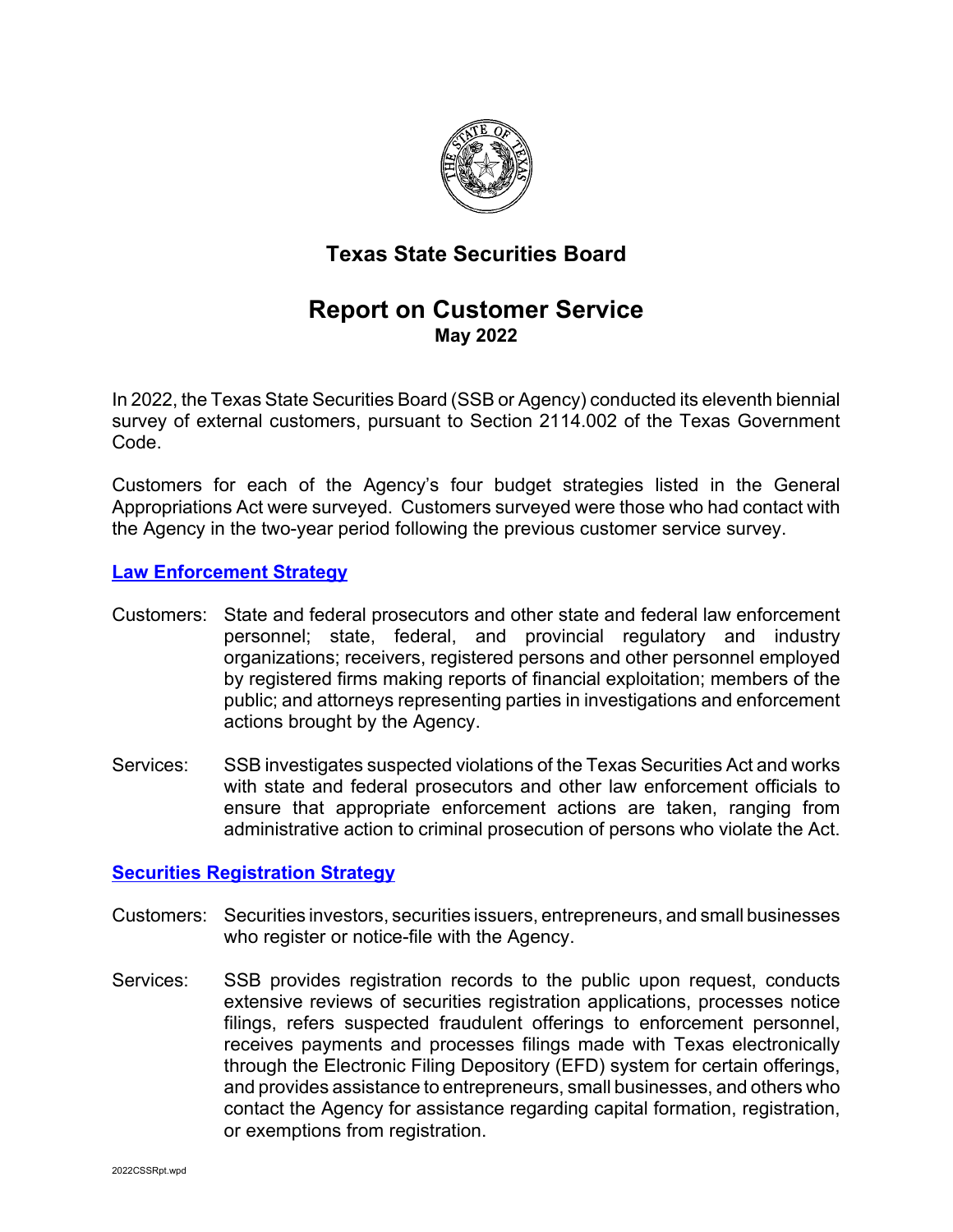### **[Dealer Registration Strategy](https://www.ssb.texas.gov/securities-professionals/dealer-adviser-registration)**

- Customers: Securities dealers and agents, investment advisers, and investment adviser representatives who apply to register or notice-file with the Agency.
- Services: SSB provides registration records to the public upon request, conducts extensive reviews of registration applications, carries out background checks on applicants, ensures compliance with examination requirements, opposes or conditions the registration of certain applicants, receives payments and processes filings of dealers, agents, investment advisers, and investment adviser representatives made through the Central Registration Depository (CRD) system and the Investment Adviser Registration Depository (IARD) system.

### **[Inspections Strategy](https://www.ssb.texas.gov/securities-professionals/inspections-compliance)**

- Customers: Securities investors, registered securities dealers, registered investment advisers, and persons making complaints to the Agency concerning registered persons.
- Services: The Agency conducts comprehensive inspections of the records of registered securities dealers and investment advisers to ensure their compliance with statutory and regulatory requirements, evaluates complaints concerning registered dealers and investment advisers, and reviews administrative and law enforcement actions taken against registered persons.

#### Other customers

Customers of the Dealer Registration and Securities Registration strategies who requested public information were surveyed. Since both strategies are housed in the Agency's Registration Division, it was not possible to allocate these non-registration customers to either the sample for either the Dealer or the Securities Registration strategies.

Customers of the General Counsel Division, subscribers of the Agency's email update subscription service, customers who submitted inquiries through the Agency website, and customers who interacted with the website to access Agency resources were also surveyed. External customers of the General Counsel Division include persons who request public information, the Legislature, other governmental agencies, and attorneys and other securities professionals who seek information and interpretive guidance on the law and regulations governing the Agency's activities. Due to the ongoing nature of the COVID-19 pandemic, some activities related to the Investor Education program were significantly reduced during the period covered by the current customer service survey. In-person presentations have been temporarily halted for the past two years, and requests for printed materials have dwindled (this may be alternatively attributable to the investing public's desire to retrieve information from the Agency website rather than receive printed materials). Because of the limited number of and level of interaction with these customers, these customers were not included in the current survey.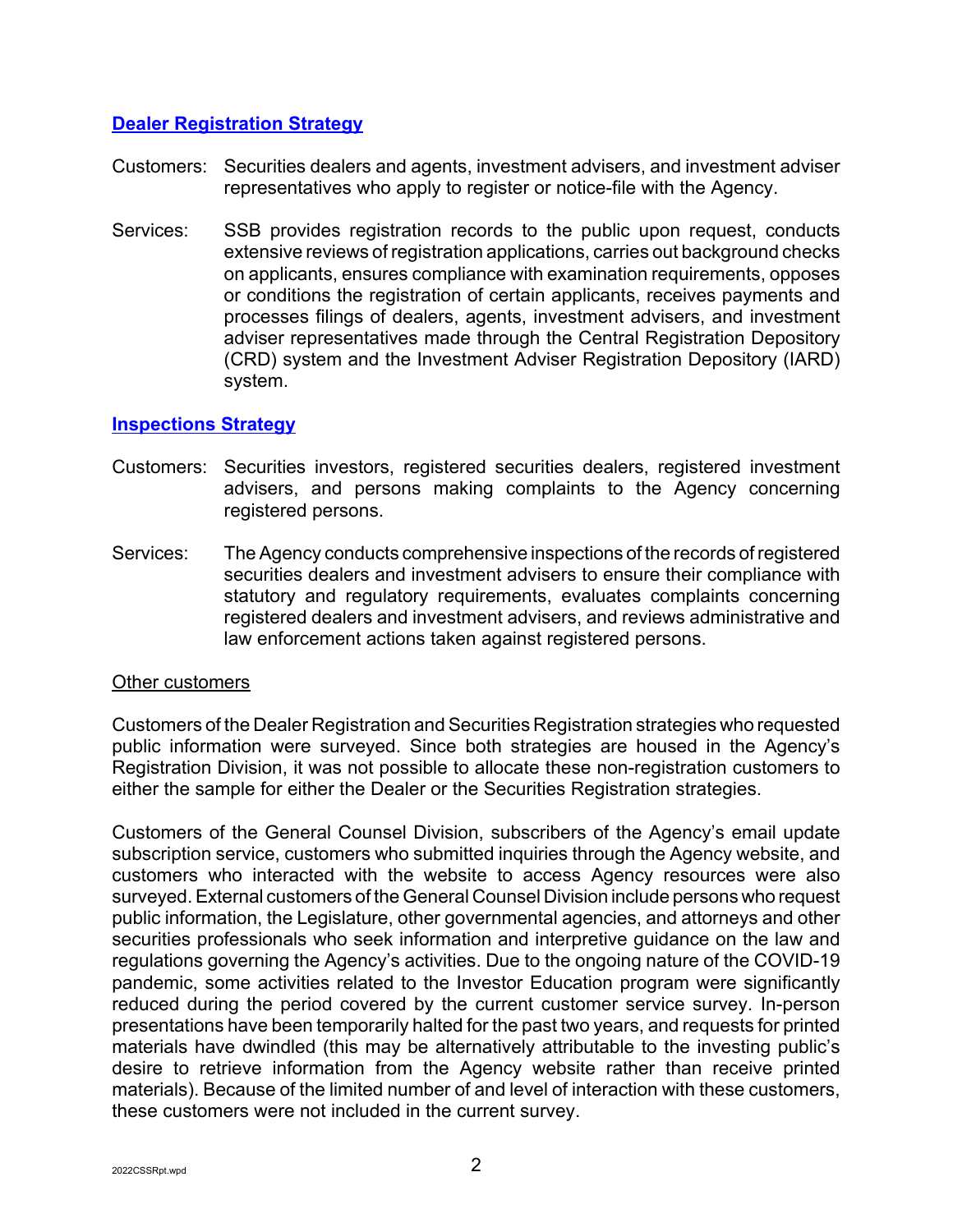### **Survey Form**

The survey was conducted online and, except for a limited number of persons who were sent postcards with a link to the survey, the persons making up the sample were sent an email with that information. The postcard and email text also provided an option to the recipient to request a print copy of the form be mailed to them or a PDF copy be emailed to them for completion.

The Agency's strategies have interrelated functions so it is probable that persons, especially those in the securities industry, have received services in more than one of the budget strategies. For example, a registered dealer may have dealt with both the Registration and the Inspections and Compliance divisions, which provide services to the Dealer Registration and Inspections strategies. Although their name may have been included as part of the Inspection sample, their response to the survey may have been answered by someone at the firm who dealt with the Registration Division during the same period. For this reason, it is impossible to determine and allocate with 100% certainty an individual response to the appropriate strategy or division.

To minimize the incidence of misallocation of responses by relying upon the strategy that provided the contact information for the participant to identify the strategy being surveyed, the survey included a description of the various strategies and divisions along with a question that asked the customer to identify a single division they had contact with during the survey period and answer the rest of the survey in regards to that contact. There was also a category of "Other" for customers who were unable to identify the division that they contacted and a category of "Website" for subscribers to the Agency's email update service. The "Other" and "Website" responses are included in the overall totals for the Agency but no attempt was made to try to "second-guess" the customers by allocating their responses to a particular strategy.

The survey form included specific questions relevant to all of the seven customer service quality elements specified by statute: staff, communications, service timeliness, complaint handling processes, print publications, facilities, and Internet site. Questions were also asked to gain information as to how often, and in what ways, customers had contact with the Agency.

The survey asked customers to indicate their level of agreement with statements about specific service components as Strongly Agree, Agree, Neutral, Disagree, or Strongly Disagree. For statistical rating purposes, Strongly Agree was assigned the highest value of 5, progressing downward with the Strongly Disagree responses assigned a value of 1. As in previous surveys, a "Not Applicable" option was provided for each item. Additionally, two open-ended questions were included to allow customers to express their thoughts about the Agency's services more fully and to make suggestions to improve services. In prior years, written comments have provided some of the most useful survey information.

Included in this survey were eight questions required by the *Instructions for Preparing and Submitting Agency Strategic Plans* for fiscal years 2023 to 2027, issued February 25, 2022. These questions address overall impressions in the seven statutory categories and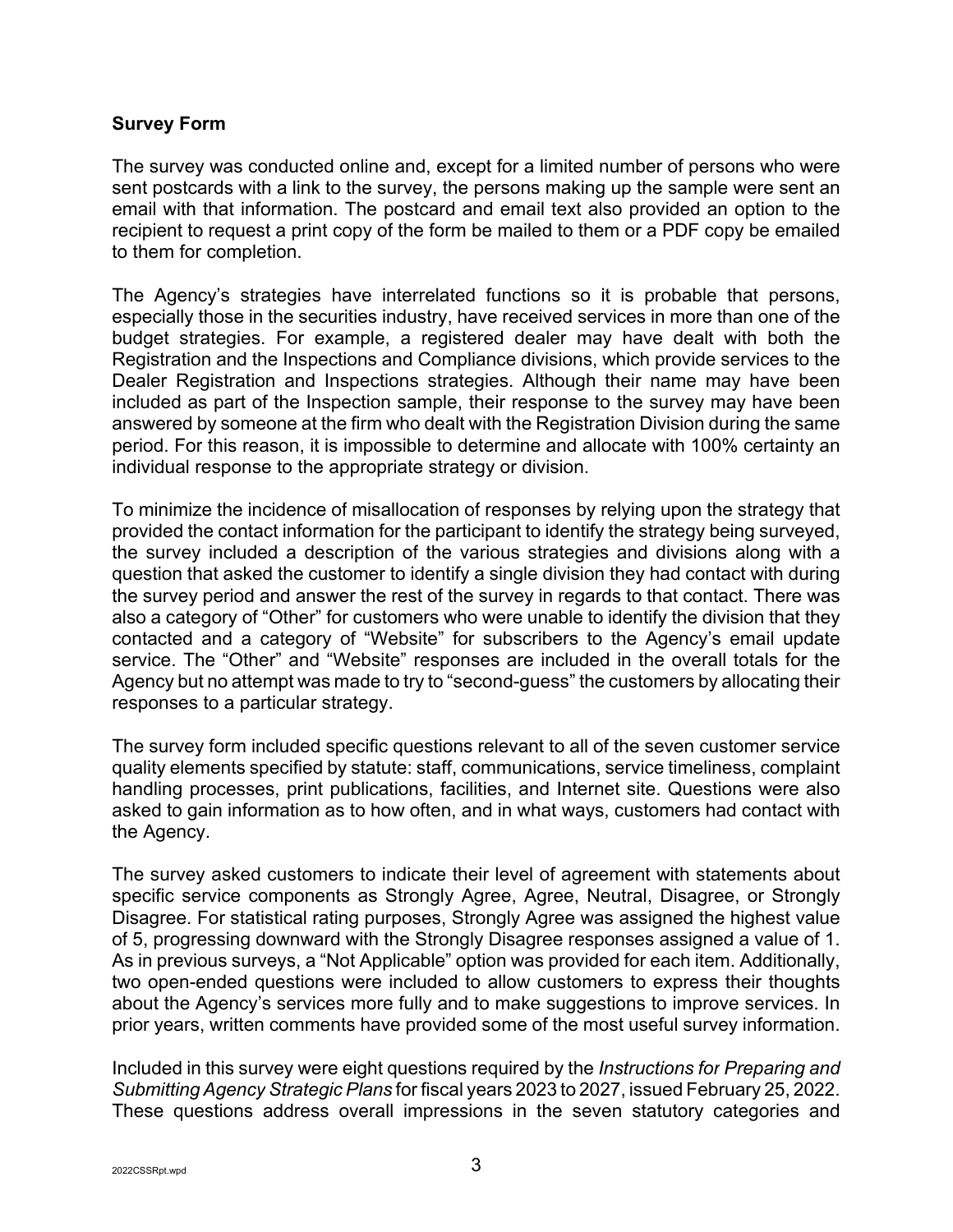satisfaction with the Agency. These eight survey questions asked customers to indicate their level of satisfaction in each category as Very Satisfied, Satisfied, Neutral, Unsatisfied, or Very Unsatisfied. For statistical rating purposes, Very Satisfied was assigned the highest value of 5, progressing downward with the Very Unsatisfied assigned a value of 1. A "Not Applicable" option was provided for each of these items.

A copy of the survey form is included as an attachment to this report.

# **Sample Selection**

Three objectives were established for the selection of Agency customers who would receive the survey form: (1) a large sample, representative of SSB customers; (2) a focus on customers who had recent contact with the Agency; and (3) elimination of duplicate recipients both within strategies and across strategies.

### Law Enforcement Strategy

For the Law Enforcement strategy, which consists of customers served by the Agency's Enforcement Division, an initial sample size of 561 customers was drawn. After adjusting for duplicates, invalid or undeliverable addresses, and opt-outs, the Law Enforcement strategy had an effective sample size of 511 customers. (Email addresses identified as opting out are those customers from the Agency's sample who have notified the online survey site the Agency used to conduct the survey that they do not wish to receive any of its surveys.) Recipients included state and federal prosecutors and other law enforcement officials that Enforcement Division staff have worked with to combat securities violations, members of the public, receivers and defense attorneys for respondents in recent Enforcement investigations, and personnel employed by registered firms making reports of financial exploitation.

# Registration

As in the past, the largest number of survey forms were targeted to the Agency's two largest customer groups, those in the Registration strategies.

# **Securities Registration Strategy**

The Agency's securities database was used to select the sample for Securities Registration, which consists of customers served by the Agency's Registration Division. First, records of securities applications/filings received in 2020 and 2021, and maintained in the database, were identified, and the associated correspondents for these applications were identified. (Correspondents are attorneys or other professionals who handle the process of registering or notice-filing securities for securities issuers.) The sample included both filings made directly with the Agency, including registered and covered securities offerings and filings made indirectly with the Agency through an affiliated third-party website.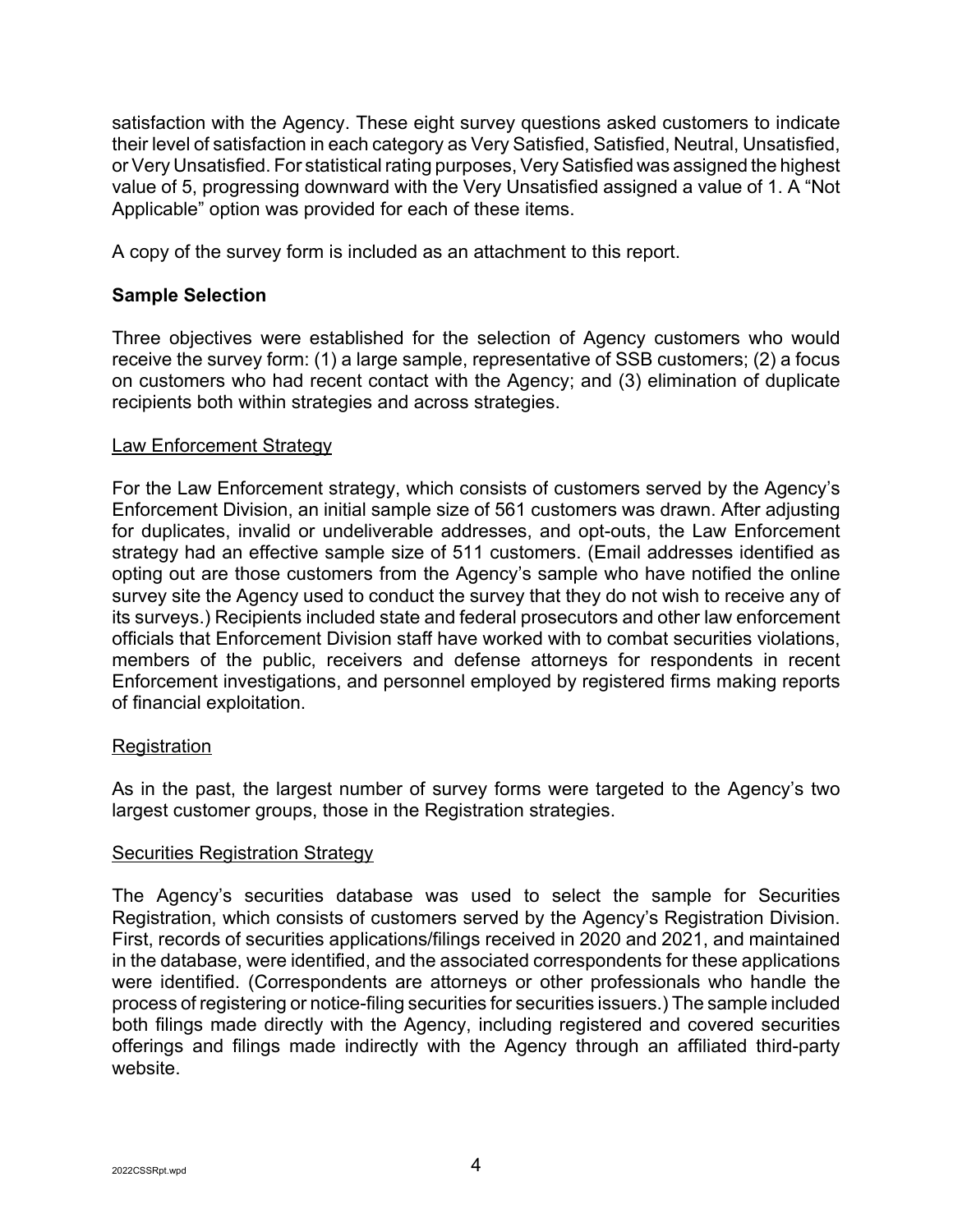Almost all of the Form D exemption filings were made through such affiliated centralized national site, the Electronic Filing Depository (EFD) system, rather than directly with the Agency. Due to their lack of direct contact with the Agency, only a small percentage (10%) of the Form D EFD filers were included in the sample, while all filers making Form UIT notice filings through EFD were included.

An unduplicated count of correspondents for the registered and covered securities offerings made directly with the Agency, a 10% sample of the correspondents filing Form D notice filings through the EFD website, and all correspondents making EFD Form UIT notice filings, resulted in a sample size of 380 customers (105 direct filings and 275 EFD filings) for Securities Registration. When the duplicate, invalid and opt-out email addresses were subtracted, this left an effective sample size for Securities Registration of 363 customers.

### Dealer Registration Strategy

The sample for the Dealer Registration strategy, which also consists of customers served by the Agency's Registration Division, was drawn from the active file, containing records on both securities dealers and investment advisers. Because firms are responsible for registering their agents and investment adviser representatives, the file is maintained by firm name.

On the Dealer side, all of the dealers that were registered only in Texas (122) were selected for inclusion in the sample. The remaining dealers (2,469) registered in Texas were ones also registered with FINRA and/or other states. Of this group, 10% (247) were selected for the sample (238 sent via email and 9 postcards sent via regular mail). For the FINRA and multistate dealers, the surveys were directed to the CRD Contact person or, if none, to the Default Contact.

Also included in the Dealer Registration strategy were investment advisers. On the investment adviser side, all of the investment advisers that are registered in Texas (2,451) were selected for inclusion in the sample. Added to the sample were an additional 920 customers, comprised of 10% of the investment advisers (9,203) making a notice filing in Texas. The surveys for the investment advisers were directed to the Supervision and Compliance Contact (SCC) or, if no SCC was listed, to the firm's Main Contact.

After a returned postcard (1 postcard was returned to sender) and duplicate, invalid, and opt-out email addresses were subtracted, this left an effective sample size of 2,968 customers for this strategy.

# Inspect Records Strategy

In the Inspections strategy, which consists of customers served by the Agency's Inspections & Compliance Division, the survey sample was selected from the 624 registered dealers and investment advisers whose offices had been inspected by the Agency and the 38 persons making complaints about registered persons in 2020 and 2021. After adjusting for duplicates, invalid addresses, and removal of anonymous complainants, the sample selected for the survey totaled 662 customers. When the duplicate, invalid and opt-out email addresses were subtracted, the effective sample size for the strategy was 611 customers.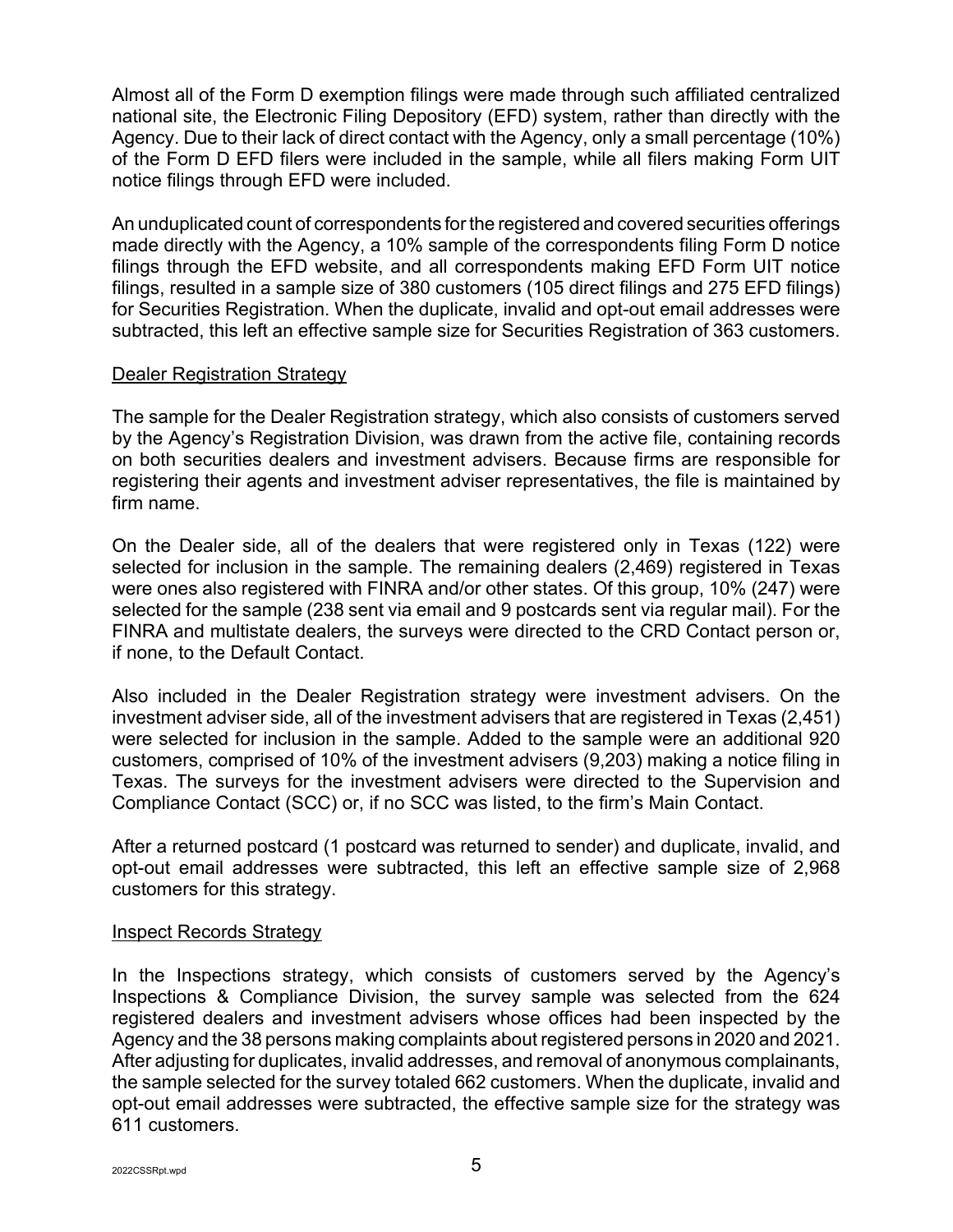### Other Customers

An additional group (Other) selected for the sample came from two other areas not specific to one of the other surveyed strategies. One area was the customers of the General Counsel Division. These customers consisted of persons receiving interpretative or no action letters and public information request responses (usually involving requests for confidential information) from the General Counsel. The General Counsel Division is also responsible for providing notice to persons who have requested notification of all rules proposed or adopted by the Agency, of the Board's meeting agendas, and of updates to the Agency's rulebook. These notices are provided through the email update subscription service to persons who subscribe to the notices through the Agency's website. It is likely that these subscribers identified "Website" as their primary point of contact with the Agency.

The second group of contacts were provided by the Registration Division and represent customers who had requested information from the Division under the Public Information Act (PIA). Since these contacts were not divided between the Securities and Dealer strategies for the Registration Division, they were not counted in the totals for either strategy.

The two groups provided an additional 822 customers to the Other category. After duplicate, invalid, and opt-out email addresses were removed, the effective sample size for other customers was 711.

### **Survey Process**

On March 21, 2022, a total of 5,156 customers were contacted via email. Also on March 21, 2022, 8 postcards were mailed (1 returned card was not counted) to Agency customers for which there was no readily ascertainable email addresses, for a total of 5,164 potential responses. Recipients were asked to complete the online survey by April 4, 2022. On March 28, 2022, a reminder email was sent to the customers on the email list who had either not responded or had only partially responded to the online survey. On April 5, another email was sent to customers who had not responded or had only partially responded to the online survey to notify them that the time to respond had been extended to April 11, 2022. All responses and forms received through April 13, 2022, were included in the data analysis.

A total of 486 responses were received out of 5,164, of which only 417 were fully completed, for an overall fully completed response rate of 8.1%–2.7% higher than the equivalent response rate of 5.4% obtained in 2020, when 378 fully completed surveys were returned out of 6,945 potential responses. The response rate was 8.1% for those contacted by email and 0% for those contacted by mail.

Response rates by strategy/customer group were as follows:

| Enforcement                            | 8.2%  |
|----------------------------------------|-------|
| Securities Registration                | 9.9%  |
| Dealer/Investment Adviser Registration | 4.9%  |
| <b>Inspections and Compliance</b>      | 25.0% |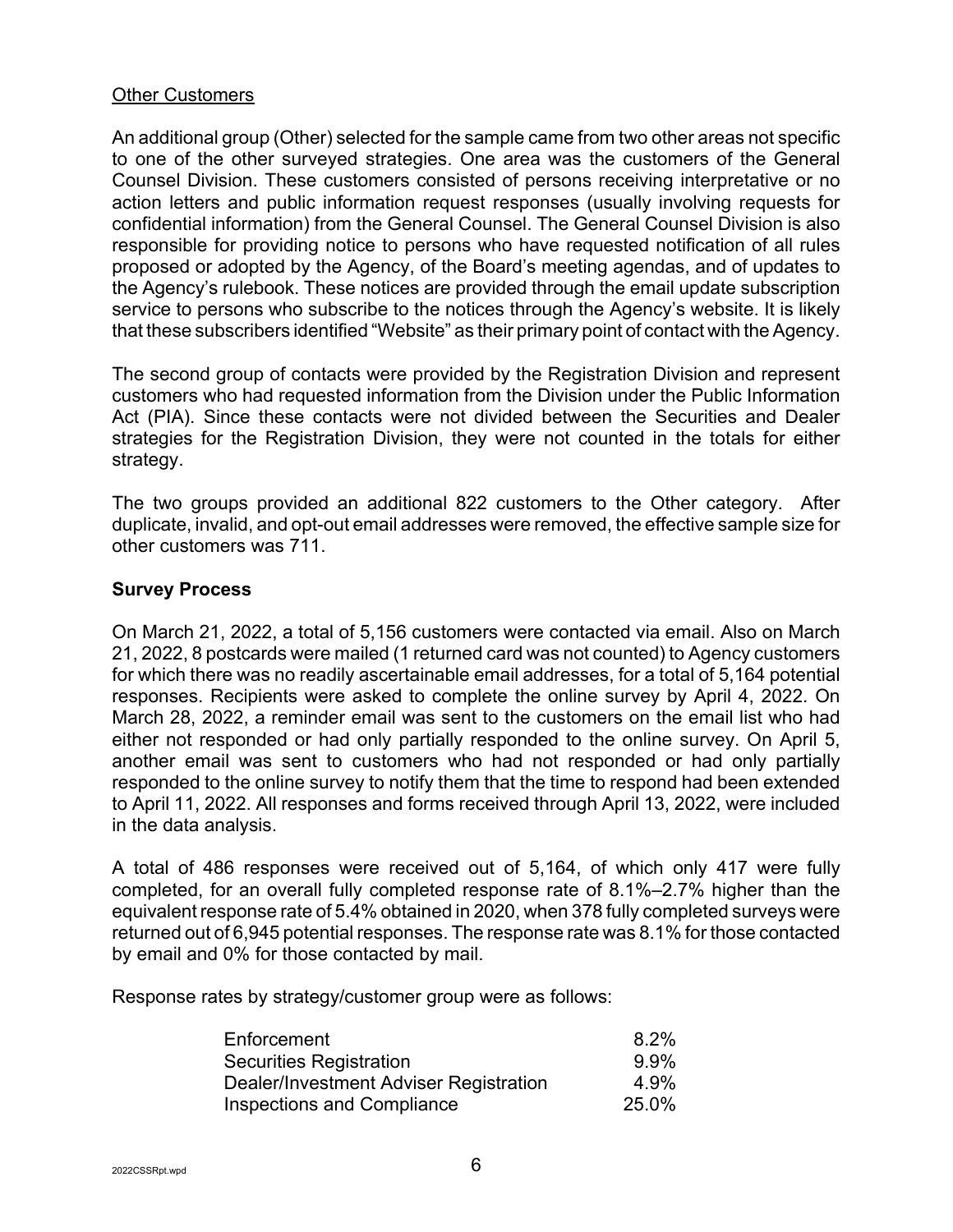| Other (includes General Counsel, |      |
|----------------------------------|------|
| Website, and Registration PIAs)  | 5.9% |

Response rates for each customer group were calculated by dividing the number of fully completed surveys identifying a strategy by the effective sample size for that group.

Survey responses were anonymous, except in a few instances in which customers chose to include their names. The initial survey question directed the customer to identify the Agency Division that they had been in contact with during the survey period, and included descriptions of the activities performed by each division.

In an effort to correlate the responses with the division/strategy that generated the response, the customer was asked to identify the nature of the contact as part of the survey itself. For responders using the click through function on the emails generated through the online survey service, it was possible to identify the originating sample list providing their email address for the survey. Of the 417 responses in this category, roughly 64.51% (269) identified the same division/strategy they interacted with as the one that generated their email address for the sample.

Responses for each survey question were tallied by strategy, or customer group, and entered into spreadsheets to facilitate analysis. Spreadsheets were also prepared totaling all survey responses by strategy and by customer service quality element. Responses from customers who selected "Other" instead of a particular division/strategy when responding to the survey were included in the overall Agency figures, but no attempt was made to "second guess" the customer and allocate the response to a particular strategy.

# **Findings and Analysis**

Table 1 documents the responses to the Agency's detailed survey questions. (The table does not include written comments suggesting how to improve services or those providing additional information.)

Table 2 contains information on the responses to the eight overall impression questions required by the *Instructions for Agency Strategic Plans*, which includes a question for overall satisfaction with the Agency.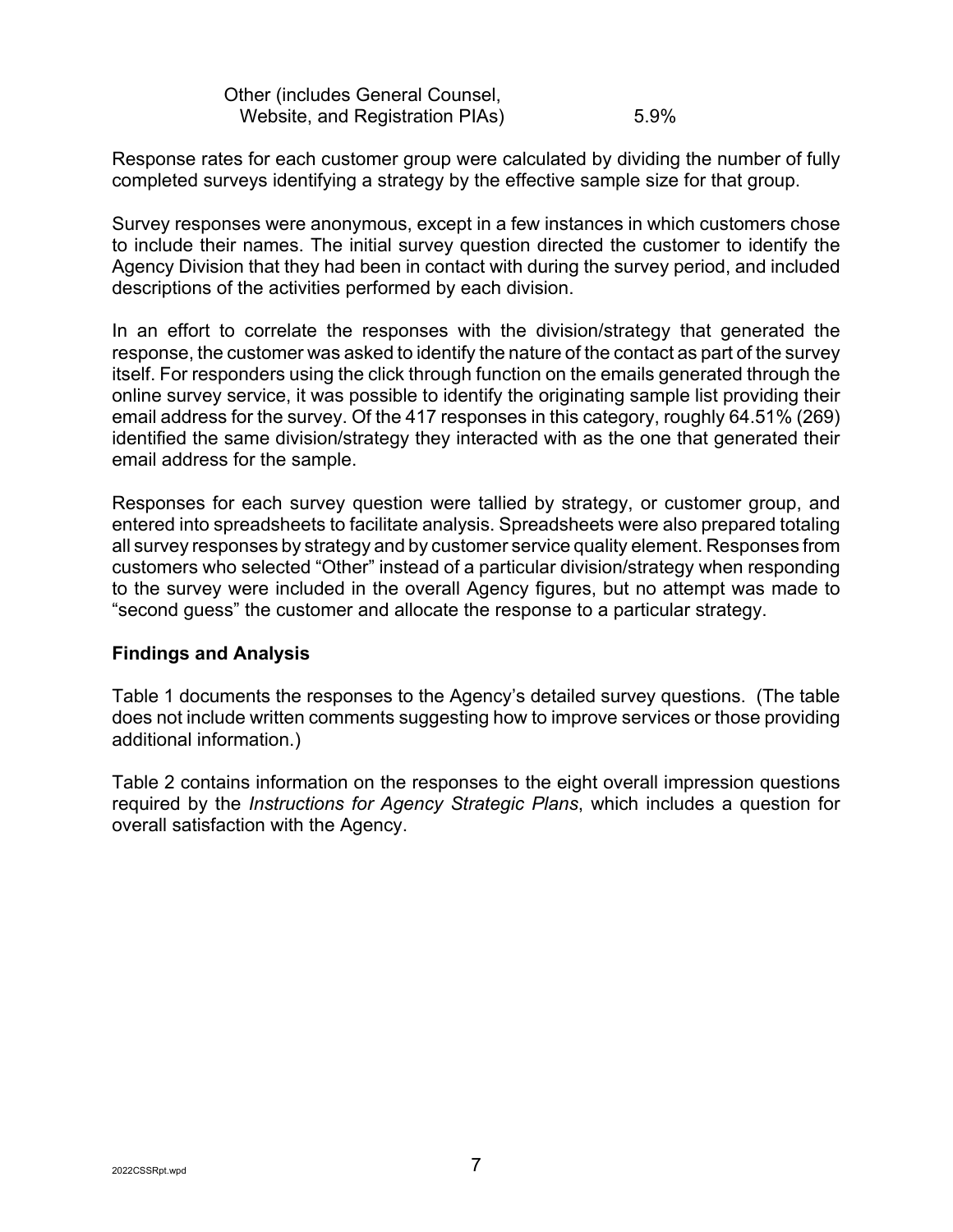|           | <b>Table 1. Responses to Survey Questions</b><br>(Excludes Written Comments)                              |        |                                 |                     |                        |                        |                                           |              |
|-----------|-----------------------------------------------------------------------------------------------------------|--------|---------------------------------|---------------------|------------------------|------------------------|-------------------------------------------|--------------|
|           |                                                                                                           | Rating | <b>Strongly</b><br>Agree<br>(5) | <b>Agree</b><br>(4) | <b>Neutral</b><br>(3)  | <b>Disagree</b><br>(2) | <b>Strongly</b><br><b>Disagree</b><br>(1) | N/A          |
|           | 1. Staff of the Texas State Securities Board.                                                             |        |                                 |                     |                        |                        |                                           |              |
| Α.        | Staff members were accessible.                                                                            | 4.46   | 212<br>51.2%                    | 118<br>28.5%        | 18<br>4.4%             | 9<br>2.2%              | 3<br>0.7%                                 | 54<br>13.0%  |
| <b>B.</b> | Staff members were courteous, professional, and respectful.                                               | 4.64   | 253<br>61.1%                    | 91<br>22.0%         | 13<br>3.1%             | 1<br>0.24%             | $\overline{2}$<br>0.5%                    | 54<br>13.0%  |
| C.        | Staff members demonstrated a willingness to assist.                                                       | 4.48   | 235<br>56.8%                    | 89<br>21.5%         | 22<br>5.3%             | 9<br>2.2%              | $\overline{7}$<br>1.7%                    | 52<br>12.6%  |
| D.        | Staff members were knowledgeable, competent, and able to<br>answer my questions.                          | 4.51   | 233<br>56.3%                    | 97<br>23.4%         | 18<br>4.4%             | 6<br>1.5%              | 6<br>1.5%                                 | 54<br>13.0%  |
| Ε.        | Staff members identified themselves by name.                                                              | 4.72   | 271<br>65.5%                    | 78<br>18.8%         | 8<br>1.9%              | $\overline{2}$<br>0.5% | 0<br>0.0%                                 | 55<br>13.3%  |
|           | 2. Communications.                                                                                        |        |                                 |                     |                        |                        |                                           |              |
| Α.        | When I called, I was connected in a timely manner to a person<br>who could assist me.                     | 4.43   | 174<br>42.7%                    | 88<br>21.6%         | 19<br>4.7%             | 6<br>1.5%              | 6<br>1.5%                                 | 115<br>28.2% |
| <b>B.</b> | When I left a telephone message, a staff member responded in<br>a reasonable time.                        | 4.43   | 147<br>36.2%                    | 78<br>19.21%        | 17<br>4.2%             | 5<br>1.2%              | 4<br>1.0%                                 | 155<br>38.2% |
| C.        | When I sent an email message, I received a timely response.                                               | 4.50   | 205<br>50.4%                    | 110<br>27.03%       | 15<br>3.7%             | 8<br>2.0%              | $\mathbf 1$<br>0.3%                       | 68<br>16.7%  |
| D.        | I received information I requested in a timely manner.                                                    | 4.46   | 209<br>51.1%                    | 103<br>25.2%        | 22<br>5.4%             | 10<br>2.4%             | 3<br>0.7%                                 | 62<br>15.2%  |
| Ε.        | I was given clear explanations about Agency rules and<br>procedures.                                      | 4.43   | 206<br>50.4%                    | 100<br>24.5%        | 25<br>6.1%             | 8<br>2.0%              | 6<br>1.5%                                 | 64<br>15.7%  |
|           | 3. Timeliness.                                                                                            |        |                                 |                     |                        |                        |                                           |              |
| Α.        | FOR REGISTRANTS: I was informed in a timely manner of<br>deficiencies in my application for registration. | 4.36   | 80<br>22.3%                     | 50<br>13.9%         | $\overline{7}$<br>2.0% | 7<br>2.0%              | $\overline{2}$<br>0.6%                    | 213<br>59.3% |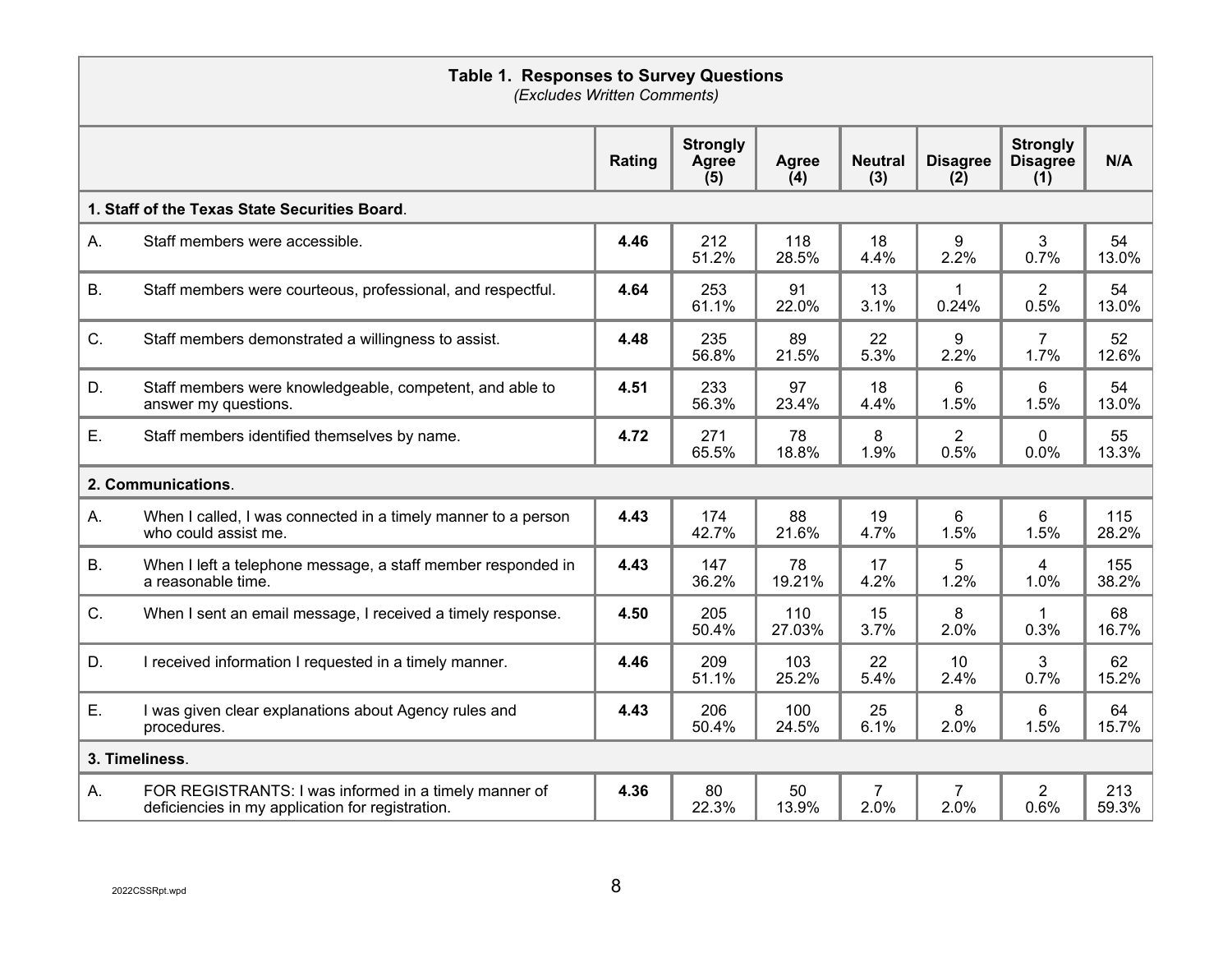|           |                                                                                                                                                                  | Rating | <b>Strongly</b><br>Agree<br>(5) | Agree<br>(4)            | <b>Neutral</b><br>(3)  | <b>Disagree</b><br>(2) | <b>Strongly</b><br><b>Disagree</b><br>(1) | N/A          |
|-----------|------------------------------------------------------------------------------------------------------------------------------------------------------------------|--------|---------------------------------|-------------------------|------------------------|------------------------|-------------------------------------------|--------------|
| <b>B.</b> | FOR REGISTRANTS: I was given a clear explanation as to how<br>to correct any deficiencies.                                                                       | 4.36   | 85<br>23.7%                     | 51<br>14.2%             | 12<br>3.3%             | 4<br>1.1%              | 3<br>0.84%                                | 204<br>56.8% |
| C.        | FOR REGISTRANTS: I was informed in a timely manner of the<br>decision regarding my application (grant, deny, or allow<br>withdrawal).                            | 4.45   | 83<br>23.4%                     | 51<br>14.4%             | 8<br>2.3%              | 3<br>0.9%              | 1<br>0.28%                                | 209<br>58.9% |
| D.        | FOR REGISTRANTS: My registration renewal was processed in<br>a timely manner.                                                                                    | 4.57   | 107<br>29.7%                    | 52<br>14.4%             | 5<br>1.4%              | 3<br>0.8%              | $\overline{0}$<br>0.0%                    | 193<br>53.6% |
| Ε.        | FOR REGISTRANTS: When I reported an amendment to my<br>registration information, it was processed in a timely manner.                                            | 4.56   | 85<br>23.8%                     | 38<br>10.6%             | $\overline{4}$<br>1.1% | 4<br>1.1%              | 0<br>0.0%                                 | 226<br>63.3% |
| F.        | FOR INSPECTED FIRMS: I received a written follow-up to an<br>inspection of my firm in a timely manner.                                                           | 3.95   | 93<br>24.2%                     | 41<br>10.6%             | 24<br>6.2%             | 20<br>5.2%             | 13<br>3.4%                                | 194<br>50.4% |
| G.        | FOR COMPLAINANTS: My complaint relating to a person or<br>company subject to regulation by the Texas State Securities<br>Board was processed in a timely manner. | 3.96   | 22<br>6.3%                      | 10 <sup>°</sup><br>2.9% | 6<br>1.7%              | 3<br>0.9%              | 4<br>1.2%                                 | 304<br>87.1% |
| Η.        | I received a timely response to my request for public<br>information.                                                                                            | 4.36   | 40<br>11.3%                     | 18<br>5.1%              | 8<br>2.3%              | $\overline{2}$<br>0.6% | $\mathbf{1}$<br>0.3%                      | 285<br>80.5% |
|           | 4. Complaints About the Agency.                                                                                                                                  |        |                                 |                         |                        |                        |                                           |              |
| Α.        | I know how to file a complaint regarding services provided by<br>the Texas State Securities Board.                                                               | 3.51   | 52<br>13.0%                     | 97<br>24.3%             | 68<br>17.0%            | 33<br>8.3%             | 16<br>4.00%                               | 134<br>33.5% |
| Β.        | If I complained regarding services of the Agency, I believe it<br>would be addressed in a reasonable manner.                                                     | 4.04   | 95<br>23.8%                     | 104<br>26.0%            | 44<br>11.0%            | 7<br>1.8%              | 9<br>2.3%                                 | 141<br>35.3% |
|           | 5. Website (www.ssb.texas.gov).                                                                                                                                  |        |                                 |                         |                        |                        |                                           |              |
| Α.        | I was able to access the information I needed using the website.                                                                                                 | 4.13   | 104<br>25.6%                    | 136<br>33.5%            | 40<br>9.9%             | 7<br>1.7%              | 4<br>1.0%                                 | 115<br>28.3% |
| <b>B.</b> | The website contained clear and accurate information on the<br>Texas Securities Act and regulations/rules.                                                       | 4.09   | 99<br>24.4%                     | 135<br>33.3%            | 36<br>8.9%             | 12<br>3.0%             | 4<br>1.0%                                 | 119<br>29.4% |
| C.        | The website contained clear and accurate information on<br>registration and notice filing requirements and procedures.                                           | 4.10   | 96<br>23.8%                     | 119<br>29.5%            | 36<br>8.9%             | 11<br>2.7%             | $\overline{4}$<br>1.0%                    | 138<br>34.2% |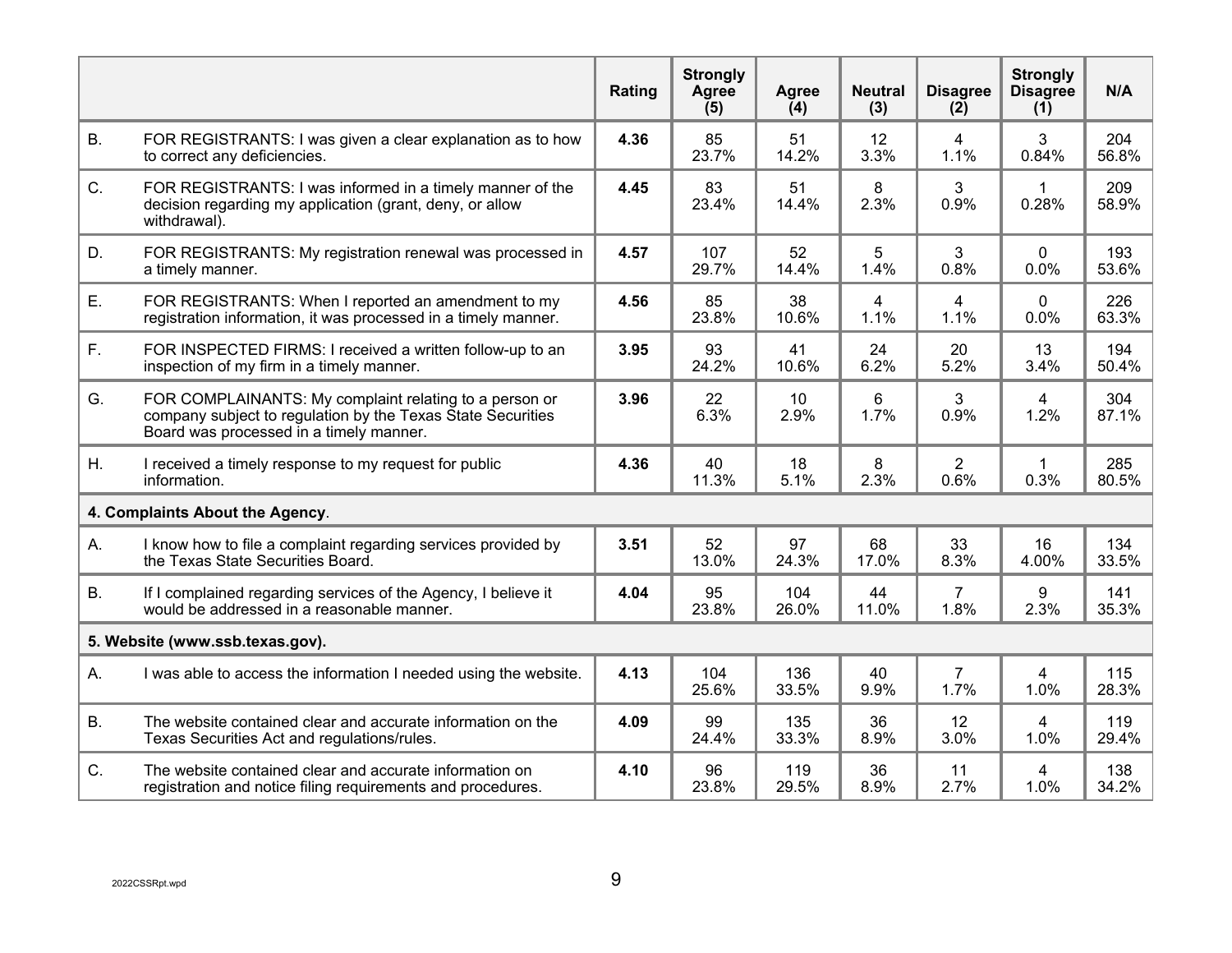|           |                                                                                                                                                                                                                                  | Rating | <b>Strongly</b><br>Agree<br>(5) | <b>Agree</b><br>(4)    | <b>Neutral</b><br>(3) | <b>Disagree</b><br>(2)  | <b>Strongly</b><br><b>Disagree</b><br>(1) | N/A          |
|-----------|----------------------------------------------------------------------------------------------------------------------------------------------------------------------------------------------------------------------------------|--------|---------------------------------|------------------------|-----------------------|-------------------------|-------------------------------------------|--------------|
| D.        | The website contained clear and accurate information on filing a<br>complaint with the Agency.                                                                                                                                   | 4.00   | 71<br>17.6%                     | 85<br>21.0%            | 48<br>11.9%           | 5<br>1.2%               | $\overline{4}$<br>1.0%                    | 191<br>47.3% |
| Ε.        | The website contained clear and accurate information of interest<br>to consumers in evaluating investments and avoiding fraud.                                                                                                   | 4.10   | 75<br>18.6%                     | 95<br>23.6%            | 35<br>8.7%            | 5<br>1.2%               | 3<br>0.7%                                 | 190<br>47.2% |
| F.        | The information on the website was relevant and useful.                                                                                                                                                                          | 4.12   | 102<br>25.2%                    | 129<br>31.9%           | 44<br>10.9%           | $\overline{7}$<br>1.73% | 3<br>0.7%                                 | 120<br>29.6% |
| G.        | The links to other websites were relevant and useful.                                                                                                                                                                            | 4.01   | 68<br>17.0%                     | 92<br>23.0%            | 49<br>12.3%           | 4<br>1.0%               | 3<br>0.8%                                 | 183<br>45.9% |
| Η.        | IF ACCESSED THROUGH A MOBILE DEVICE, it was easy to<br>view and navigate through the website.                                                                                                                                    | 3.88   | 30<br>7.6%                      | 23<br>5.8%             | 27<br>6.9%            | $\overline{2}$<br>0.5%  | 3<br>0.8%                                 | 309<br>78.4% |
| I.        | FOR SUBSCRIBERS TO UPDATES (news releases; investor<br>alerts; criminal, civil, and administrative case alerts; meeting<br>agendas; rulemaking & rulebook updates), I found the<br>information I received helpful and/or useful. | 4.06   | 45<br>11.36%                    | 67<br>16.9%            | 24<br>6.1%            | $\overline{2}$<br>0.5%  | 3<br>0.8%                                 | 255<br>64.4% |
|           | 6. Printed Investor Education Material.                                                                                                                                                                                          |        |                                 |                        |                       |                         |                                           |              |
| Α.        | The printed information was clear and understandable.                                                                                                                                                                            | 4.09   | 43<br>10.7%                     | 51<br>12.7%            | 22<br>5.5%            | $\overline{2}$<br>0.5%  | $\overline{2}$<br>0.5%                    | 281<br>70.1% |
| <b>B.</b> | The printed material provided was thorough and accurate.                                                                                                                                                                         | 4.15   | 48<br>11.9%                     | 49<br>12.2%            | 22<br>5.5%            | 1<br>0.3%               | $\overline{2}$<br>0.5%                    | 280<br>69.7% |
|           | 7. Facilities.                                                                                                                                                                                                                   |        |                                 |                        |                       |                         |                                           |              |
| Α.        | The location of services was convenient (parking, public<br>transportation, distance, etc.)                                                                                                                                      | 3.93   | 10<br>2.5%                      | $\overline{7}$<br>1.7% | 12<br>3.0%            | $\mathbf 0$<br>0.0%     | $\mathbf{0}$<br>0.0%                      | 375<br>92.8% |
| <b>B.</b> | The facilities where I received services was clean, orderly, and I<br>could easily find my way around in it.                                                                                                                     | 3.90   | 10<br>2.5%                      | 6<br>1.5%              | 13<br>3.2%            | 0<br>0.0%               | 0<br>0.0%                                 | 375<br>92.8% |
| C.        | The facility is open during reasonable hours.                                                                                                                                                                                    | 4.00   | 13<br>3.2%                      | 6<br>1.5%              | 11<br>2.7%            | 1<br>0.3%               | 0<br>0.0%                                 | 372<br>92.3% |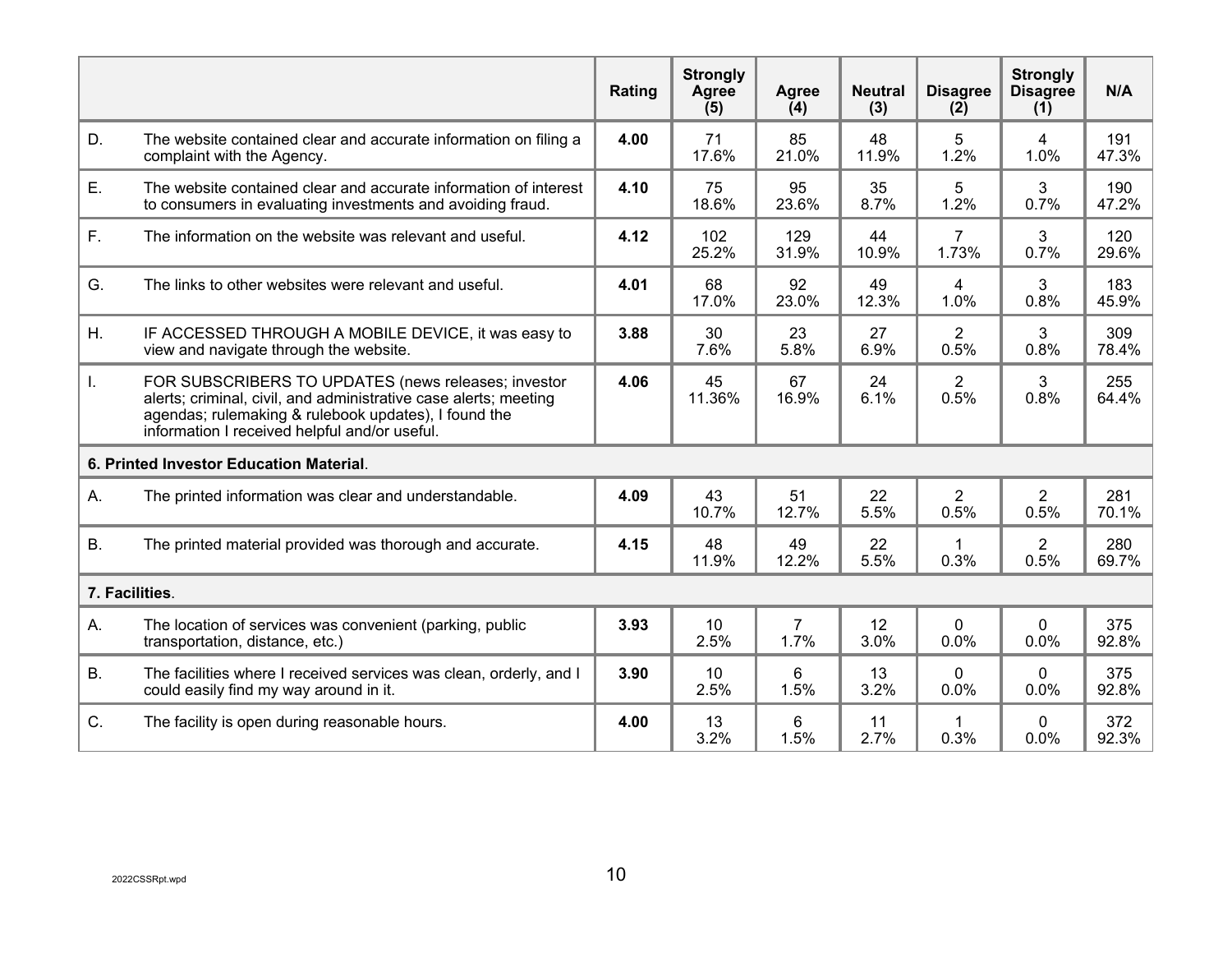| <b>Table 2. Responses to Required Questions</b>                                                                                                                                                                                                                                                                                                    |        |                                        |                         |                       |                           |                                          |     |
|----------------------------------------------------------------------------------------------------------------------------------------------------------------------------------------------------------------------------------------------------------------------------------------------------------------------------------------------------|--------|----------------------------------------|-------------------------|-----------------------|---------------------------|------------------------------------------|-----|
|                                                                                                                                                                                                                                                                                                                                                    | Rating | <b>Very</b><br><b>Satisfied</b><br>(5) | <b>Satisfied</b><br>(4) | <b>Neutral</b><br>(3) | <b>Unsatisfied</b><br>(2) | <b>Very</b><br><b>Unsatisfied</b><br>(1) | N/A |
| <b>Overall Impressions.</b>                                                                                                                                                                                                                                                                                                                        |        |                                        |                         |                       |                           |                                          |     |
| How satisfied are you with the Agency's facilities, including<br>your ability to access the Agency, the office location, signs, and<br>cleanliness?                                                                                                                                                                                                | 3.35   | 89<br>25.0%                            | 67<br>18.8%             | 138<br>38.8%          | $\overline{2}$<br>0.6%    | 60<br>16.9%                              |     |
| How satisfied are you with Agency staff, including employee<br>courtesy, friendliness, and knowledgeability, and whether staff<br>members adequately identified themselves to customers by<br>name, including the use of name plates or tags for<br>accountability?                                                                                | 4.10   | 180<br>47.9%                           | 111<br>29.5%            | 55<br>14.6%           | $\overline{2}$<br>0.5%    | 28<br>7.5%                               |     |
| How satisfied are you with Agency communications, including<br>toll-free telephone access, the average time you spent on hold,<br>call transfers, access to a live person, letters, electronic mail,<br>and any applicable text messaging or mobile applications?                                                                                  | 4.10   | 174<br>46.4%                           | 114<br>30.4%            | 60<br>16.0%           | 6<br>1.6%                 | 21<br>5.6%                               |     |
| How satisfied are you with the Agency's Internet site, including<br>the ease of use of the site, mobile access to the site,<br>information on the location of the site and the Agency, and<br>information accessible through the site such as a listing of<br>services and programs and whom to contact for further<br>information or to complain? | 3.86   | 130<br>34.6%                           | 130<br>34.6%            | 79<br>21.0%           | 9<br>2.4%                 | 28<br>7.5%                               |     |
| How satisfied are you with the Agency's complaint handling<br>process, including whether it is easy to file a complaint and<br>whether responses are timely?                                                                                                                                                                                       | 3.11   | 76<br>21.1%                            | 63<br>17.5%             | 133<br>36.8%          | 3<br>0.8%                 | 86<br>23.8%                              |     |
| How satisfied are you with the Agency's ability to timely serve<br>you, including the amount of time you wait for service in<br>person?                                                                                                                                                                                                            | 3.81   | 132<br>36.0%                           | 113<br>30.8%            | 79<br>21.5%           | 6<br>1.6%                 | 37<br>10.1%                              |     |
| How satisfied are you with any Agency brochures or other<br>printed information, including the accuracy of that information?                                                                                                                                                                                                                       | 3.38   | 91<br>25.6%                            | 82<br>23.0%             | 118<br>33.2%          | $\mathbf 1$<br>0.3%       | 64<br>18.0%                              |     |
| Please rate your overall satisfaction with the Agency.                                                                                                                                                                                                                                                                                             | 4.23   | 186<br>49.3%                           | 129<br>34.22%           | 39<br>10.3%           | 10<br>2.7%                | 13<br>3.5%                               |     |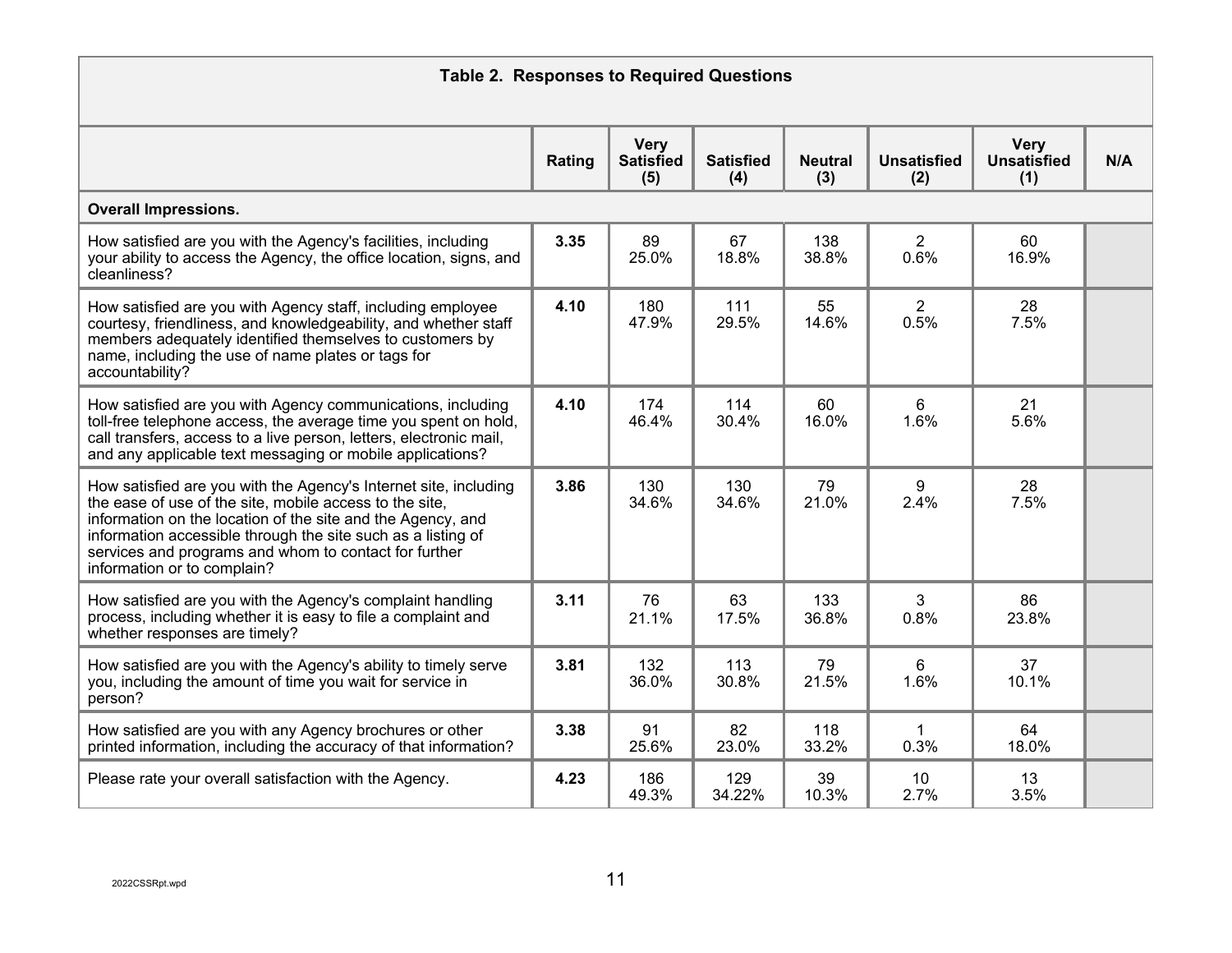When the Table 2 responses to the overall satisfaction question were analyzed by Strategies (Table 3), positive responses (i.e., Rating of 4 or 5) ranged from 86.4% for the Dealer/Investment Adviser Registration strategy to 70.0% for the Securities Regulation strategy, when the N/A responses were removed.

|                                                                                            | Table 3. Responses that Services are Satisfactory by Strategies |              |                       |                        |                                           |
|--------------------------------------------------------------------------------------------|-----------------------------------------------------------------|--------------|-----------------------|------------------------|-------------------------------------------|
|                                                                                            | <b>Strongly</b><br>Agree<br>(5)                                 | Agree<br>(4) | <b>Neutral</b><br>(3) | <b>Disagree</b><br>(2) | <b>Strongly</b><br><b>Disagree</b><br>(1) |
| <b>Law Enforcement</b><br>(41 responses)                                                   | 75.6%                                                           | 9.8%         | 7.3%                  | $2.4\%$                | 4.9%                                      |
| <b>Securities Registration</b><br>(30 responses)                                           | 36.7%                                                           | 33.3%        | 23.3%                 | $3.3\%$                | $3.3\%$                                   |
| <b>Dealer/Investment Adviser</b><br><b>Registration</b><br>(125 responses)                 | 46.4%                                                           | 40.0%        | 9.6%                  | $0.8\%$                | $3.2\%$                                   |
| <b>Inspections &amp; Compliance</b><br>(143 responses)                                     | 46.9%                                                           | 38.5%        | 8.4%                  | 3.5%                   | 2.8%                                      |
| <b>Other</b> (no strategy specified,<br>General Counsel, and<br>Website)<br>(38 responses) | 50.0%                                                           | 26.3%        | 13.2%                 | 5.3%                   | 5.3%                                      |

When the Table 1 responses were tallied by Service Elements (Table 4), with the N/A responses removed, the percentage of positive responses (Rating 4 or 5) ranged from 93.1% for the Agency staff to 58.4% for facilities.

| Table 4. Responses that Services are Satisfactory by Service Elements |                                 |              |                       |                        |                                           |
|-----------------------------------------------------------------------|---------------------------------|--------------|-----------------------|------------------------|-------------------------------------------|
|                                                                       | <b>Strongly</b><br>Agree<br>(5) | Agree<br>(4) | <b>Neutral</b><br>(3) | <b>Disagree</b><br>(2) | <b>Strongly</b><br><b>Disagree</b><br>(1) |
| <b>Staff</b>                                                          | 66.9%                           | 26.3%        | $4.4\%$               | 1.5%                   | 1.0%                                      |
| <b>Communications</b>                                                 | 59.7%                           | 30.4%        | 6.2%                  | 2.3%                   | 1.3%                                      |
| <b>Timeliness</b>                                                     | 56.7%                           | 29.6%        | 7.0%                  | 4.4%                   | 2.3%                                      |
| <b>Complaints about the Agency</b>                                    | 28.0%                           | 38.3%        | 21.3%                 | 7.6%                   | 4.8%                                      |
| Website                                                               | 34.7%                           | 44.7%        | 16.3%                 | 2.9%                   | 1.4%                                      |
| <b>Printed material</b>                                               | 37.6%                           | 41.3%        | 18.2%                 | 1.2%                   | 1.7%                                      |
| <b>Facilities</b>                                                     | 37.1%                           | 21.3%        | 40.4%                 | 1.1%                   | $0.0\%$                                   |

The Staff service element, which addresses customer assessments of staff members' courtesy, knowledge, and helpfulness, has consistently received positive ratings in previous surveys. In the 2022 survey, 93.1% responding rated staff above average.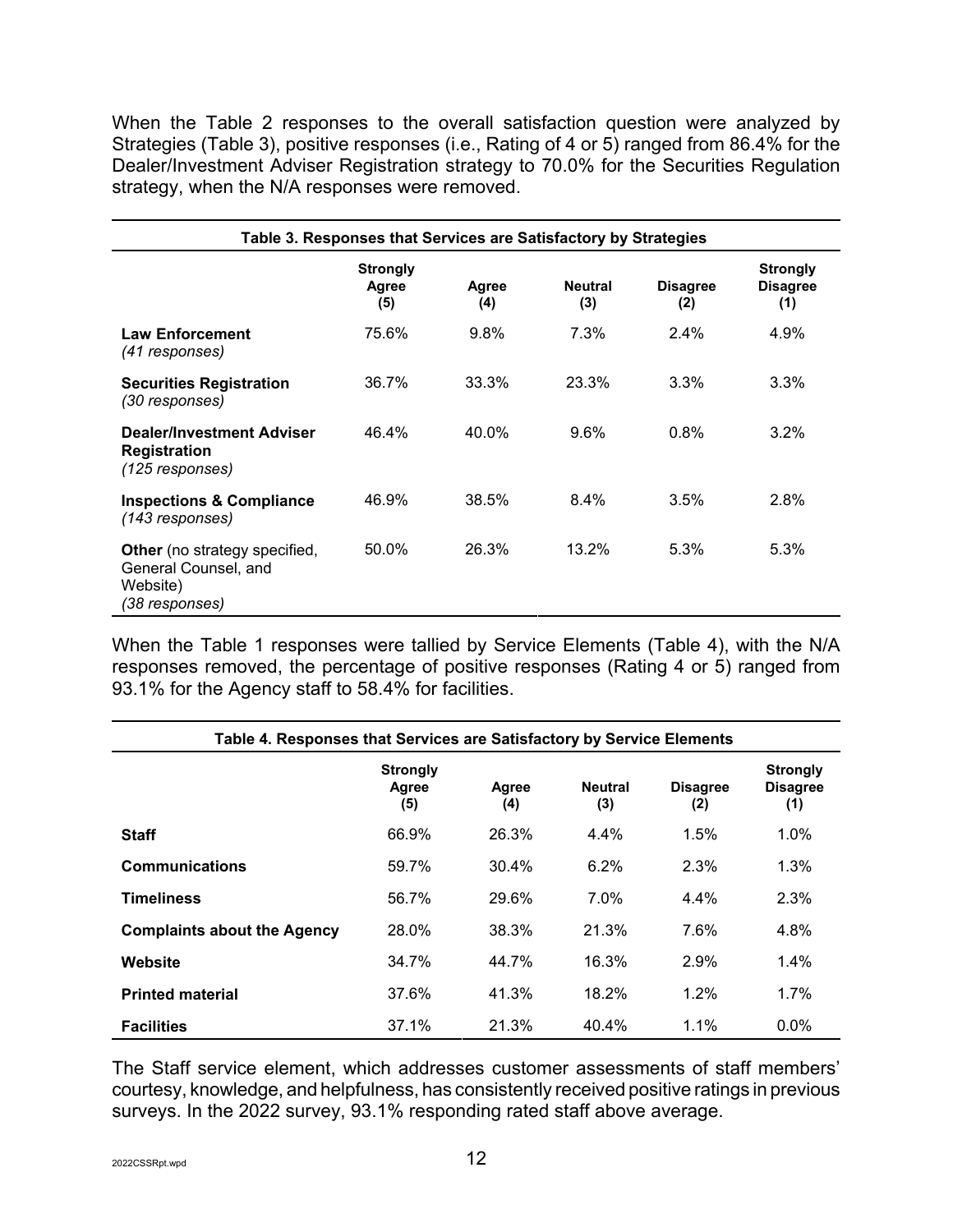As in the past, various customers chose to write compliments regarding SSB staff or individual staff members.

The Communications and Timeliness service components are of particular importance in assessing the Agency's customer services, as the questions in these two areas directly address standards documented in the Agency's Compact with Texans. Survey questions concerning communications queried customers on such matters as contacting Agency staff via phone or email, accessibility of staff, and whether needed information was received in a timely manner. Questions addressing timeliness focused on key steps in the Agency's registration and renewal processes, inspections, complaints, interpretative requests, and public information requests.

In 2020, 88.6% of the responses regarding Communications were positive and 87.2% were positive regarding Timeliness. In the current survey, those ratings were 90.2% and 86.3%, respectively.

Review of the responses to the individual questions in these sections of the survey can provide additional insight into customers' assessments of the Agency's performance in these two important areas. As in the past, members of the Agency's senior staff will have the survey results at this level of detail for their areas of responsibility.

That the highest percentage of unfavorable responses were associated with the Agency's Complaint procedures seems to reflect the fact that only a very small portion of the Agency's customers have filed complaints about the Agency or know how to file such a complaint. Despite this, the responses in this service area are not being discounted. Responses at the low end of the rating scale (1 and 2) were the highest among all service categories, totaling 12.4% for all responders. It appears that these low ratings are primarily from persons who had either filed complaints and were disappointed in the Agency's response or were otherwise dissatisfied with the staff's handling of an inspection or registration matter.

The Agency, through its website, investor education initiatives, and other public outreach, disseminates information on filing complaints that is accessible to the investing public. It is further committed to ensuring that complaints filed are thoroughly evaluated. Nevertheless, after investigation, complaints are often found not to be valid. Even when action is taken against the perpetrators, complainants may not be satisfied with the outcome, as they seldom recover funds lost to investment scams. Several responders commented on the inability to obtain information from the Agency after a complaint was filed. However, information obtained and produced in connection with an investigation is made confidential by statute and cannot be shared with members of the public. This sometimes creates an impression that nothing is being done during the investigatory stage, which depending on the complexity of the matter, may take more than a year before a publicly available action, such as an indictment, is available for public release.

Since the last survey, the Agency added a new chapter to its rules and regulations concerning the Agency's complaint process. Chapter 102, Complaint Process, was adopted by the Agency's Board and became effective February 27, 2020. The new rules and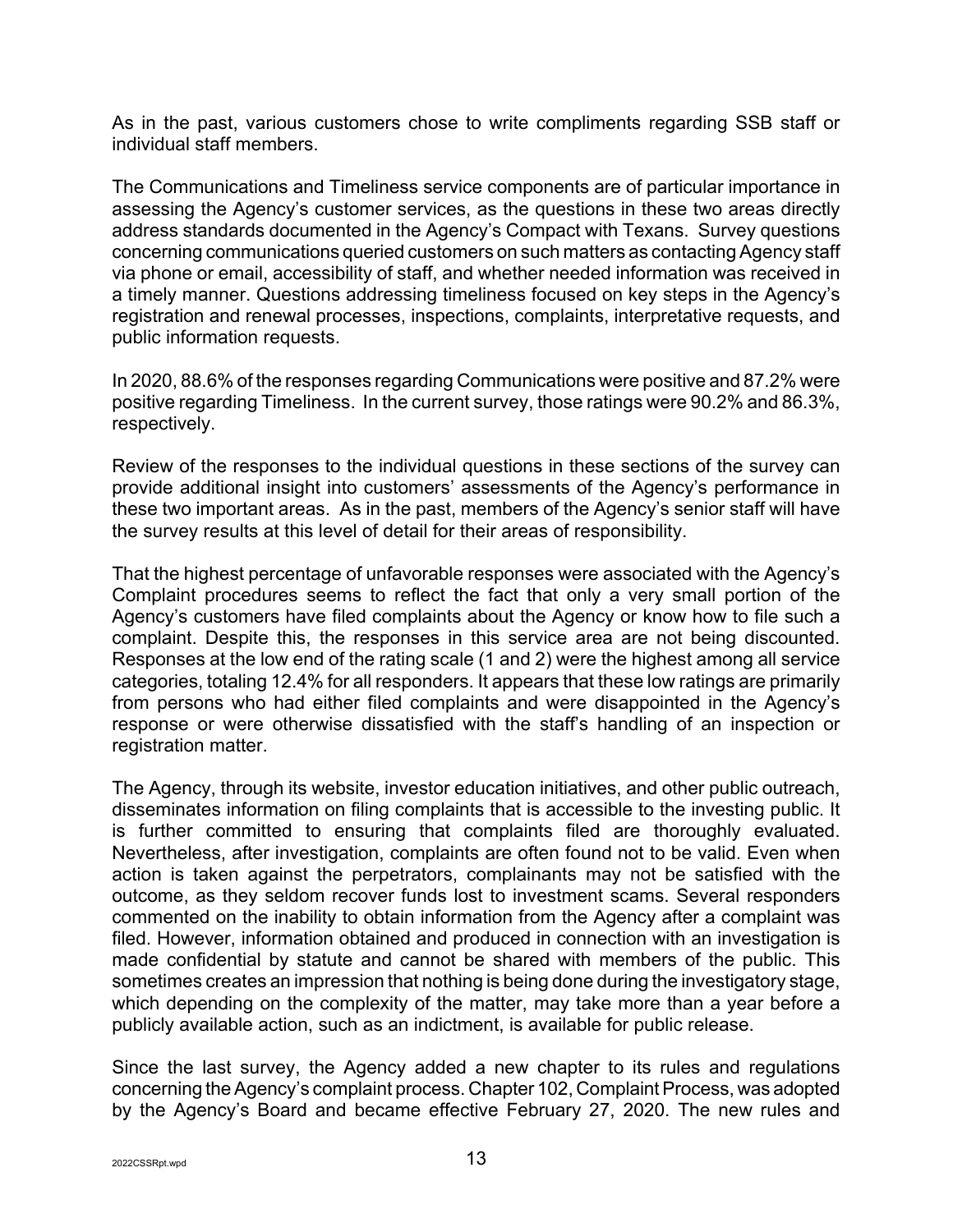associated website content have been designed to make complaint processing more transparent to the public.

Survey questions regarding the Agency's website asked customers to rate the site with respect to ease-of-use and whether the posted information was helpful. Many of those responding to questions about the Agency's website answered "not applicable" or skipped the questions. This indicates that many of the Agency's customers have little or no experience with the website. Of those who rated the website, 79.4% of the responses were positive.

Many of the customers wrote comments in response to one or both of the open-ended questions at the end of the survey form. Customer comments were most numerous in the Inspections and Enforcement strategies. Many comments offered suggestions for improving Agency services. A complete compilation of comments for each strategy will be available for consideration by the Agency's senior staff.

The low response rate (8.1%) for this year's survey suggests that the survey results may not be reliable in assessing customer satisfaction. Further, the overall sample may not be considered statistically valid because of necessary differences in the ways samples were drawn for each of the strategies.

Other limitations on the data include the difficulty of surveying some customers.

Perhaps the greatest limitation on the data is the unknown accuracy of customers' recall of their contacts with the Agency. This could be an issue for customers who have infrequent contacts with the Agency or who deal with securities regulators in multiple states. Finally, though care was taken in developing the 2022 survey form to word questions as clearly as possible, different customers will interpret questions differently. This could be seen in something as simple as a customer who, when commenting on their interaction with one division, praised personnel they interacted with in another division or commented on activities within the exclusive purview of a different division.

Despite these limitations, the survey affords the Agency a good means of periodically assessing satisfaction with the Agency's services and receiving suggestions for improving services, as reported by its primary customers.

In contemplating further improvement in the survey process in future years, alternate approaches to surveying some customer groups should be considered. To more accurately obtain information from customers who interact with the Agency infrequently, a method to measure satisfaction at the time of service may be appropriate. Thought will also be given to alternative means of assessing customer service, such as providing an evaluation form to customers at the time of service or a permanent online comment option on the Agency's website.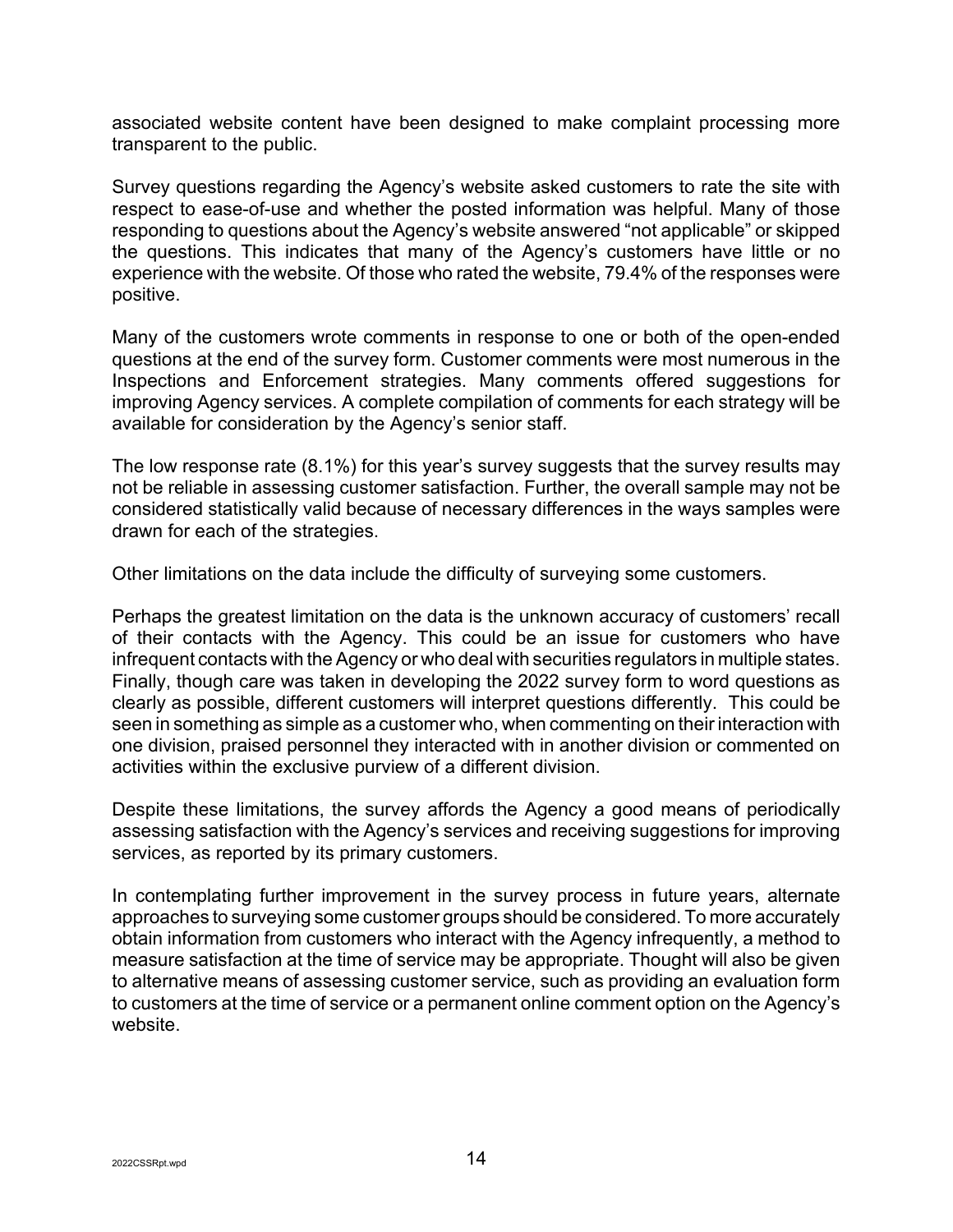# **Customer-Related Performance Measures**

#### Outcome Measures

| <b>Percentage of Surveyed Customers</b><br><b>Expressing Overall Satisfaction with</b><br><b>Services Rendered</b> | 83.6%                                                                                                                                                          |
|--------------------------------------------------------------------------------------------------------------------|----------------------------------------------------------------------------------------------------------------------------------------------------------------|
| <b>Percentage of Surveyed Customers</b><br>Identifying Ways to Improve<br><b>Service Delivery</b>                  | 10.1%                                                                                                                                                          |
| <b>Output Measures</b>                                                                                             |                                                                                                                                                                |
| <b>Number of Customers Surveyed</b>                                                                                | 5,164 survey forms sent; 417 fully<br>completed (8.1% response rate)                                                                                           |
| <b>Number of Customers Served</b>                                                                                  | Total customer count includes<br>registrants, Texas investors, and<br>businesses which rely on a free and<br>competitive securities market to raise<br>capital |
| <b>Efficiency Measures</b>                                                                                         |                                                                                                                                                                |

| <b>Cost Per Customer Surveyed</b> | \$1.32 per survey sent out         |
|-----------------------------------|------------------------------------|
|                                   | \$16.33 per fully-completed survey |

• Costs include:

Postage (for survey mailout) - \$4.14 (\$0.46 x 9) FINRA ad hoc reports of Texas dealer- \$240 FINRA ad hoc reports of investment adviser filings- \$360 Online survey site subscription fee - \$372 Staff time (survey preparation and mailout, data compilation and analysis, report writing) - \$5,833.33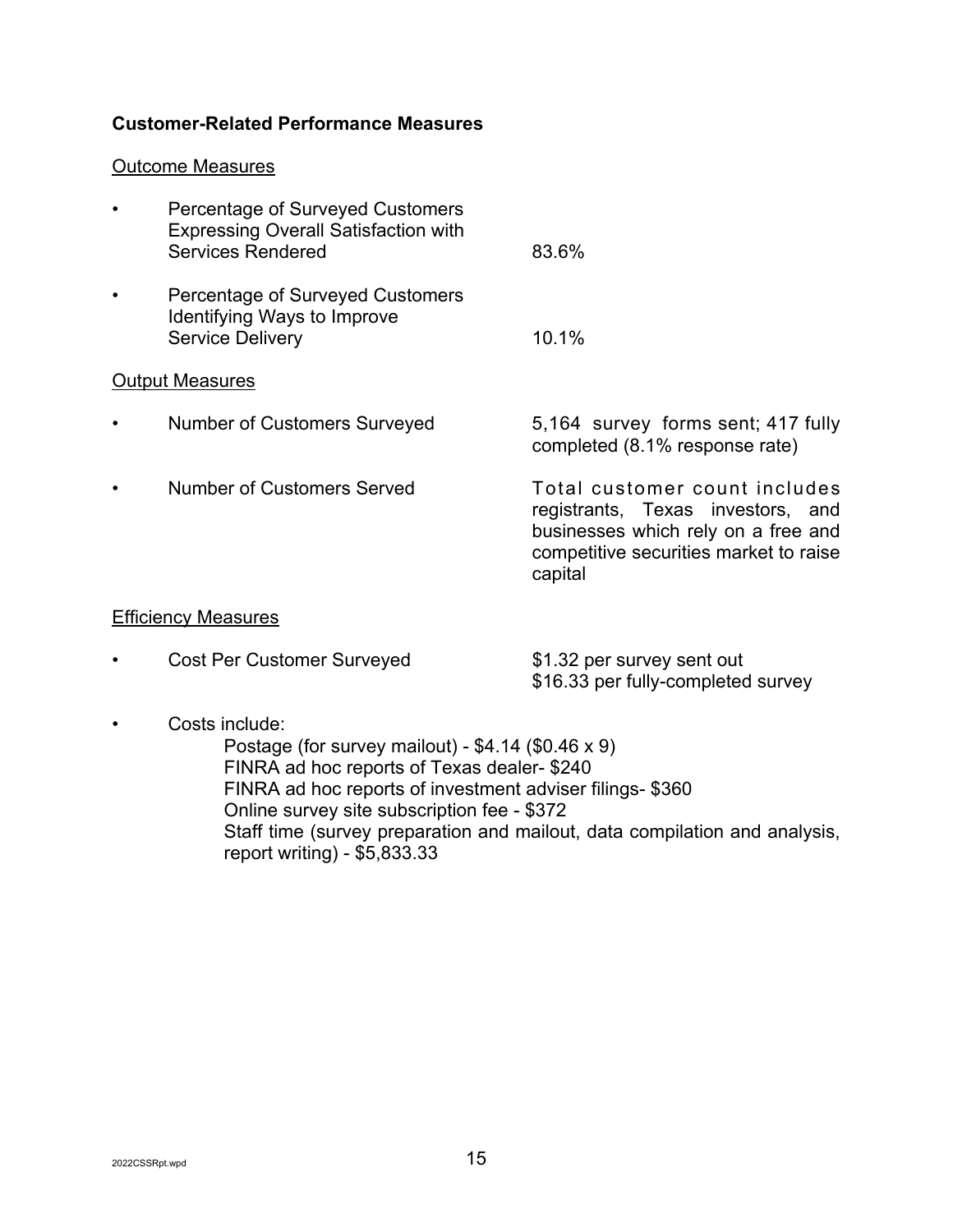

# Texas State Securities Board - Customer Service Survey 2022

**Thank you for taking this brief survey about the Texas State Securities Board. It contains 13 questions and should take less than 10 minutes to complete. Your responses will help us serve you better.**

**Please identify the Division within the Agency that you contacted between September 2019 and August 2021. You may choose only one for this survey so if you have had contact with multiple Divisions please choose the one you have dealt with the most often.**

Not all questions will be applicable to all persons. Please skip or answer "N/A" if a question does not **apply to your interaction with the Texas Securities Board.**

**If you provide a response of "Disagree" or "Strongly Disagree," please consider providing written feedback in the Comments section explaining why. Your comments are critical to helping us improve service.**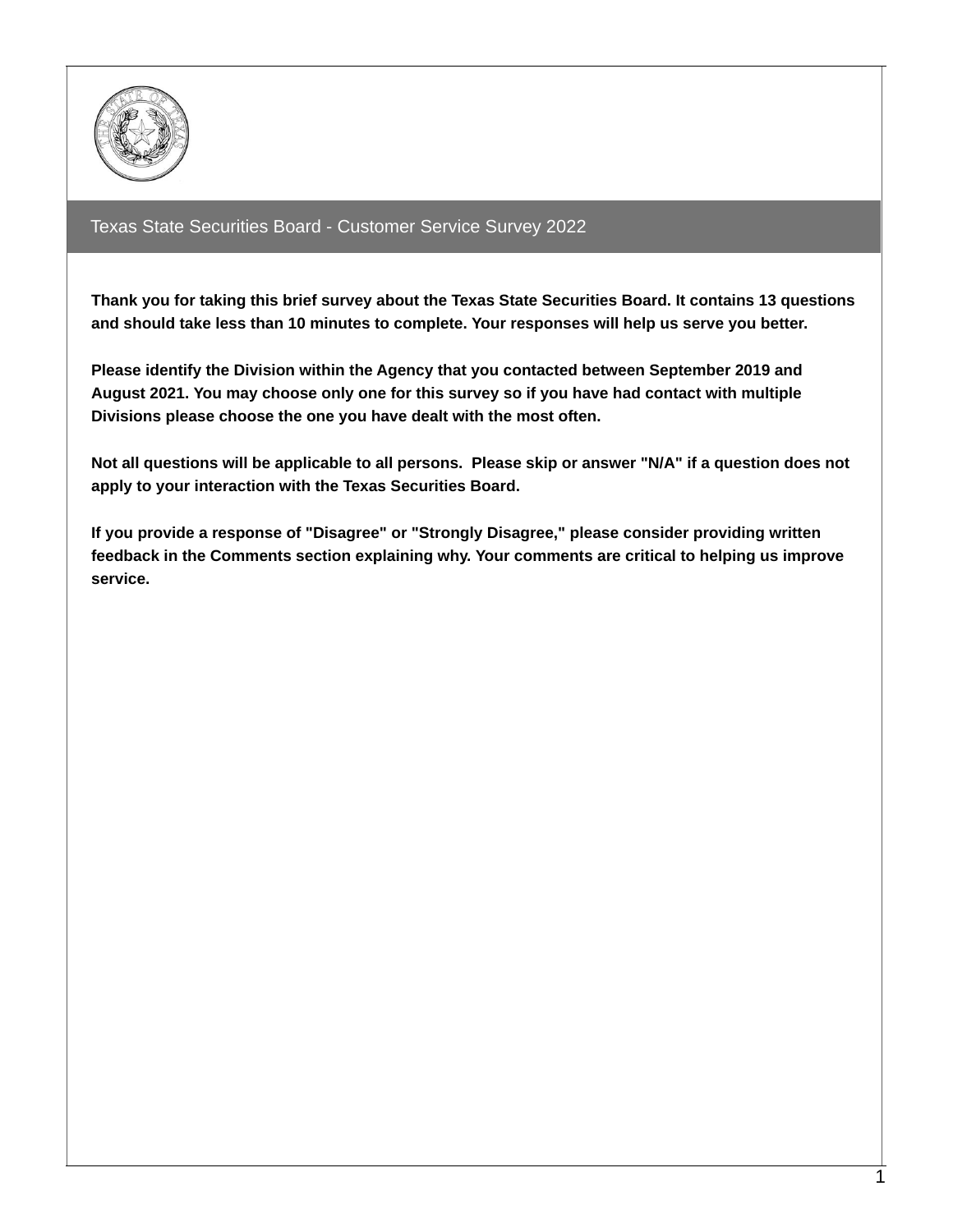| * 1. My responses are based on my contact with: (Please choose only one.)                                                                                                                                                                                                                                                                                                                   |
|---------------------------------------------------------------------------------------------------------------------------------------------------------------------------------------------------------------------------------------------------------------------------------------------------------------------------------------------------------------------------------------------|
| SECURITIES REGISTRATION - reviews applications for registration of securities and notice filings for securities offerings; assists<br>persons regarding financing alternatives and exemptions from registration; provides information on securities filings; receives<br>payments electronically for filing fees paid through the Electronic Filing Depository (EFD) for certain offerings. |
| DEALER/AGENT REGISTRATION - reviews applications for registration of dealers and agents; assists with the registration<br>process; provides information on registered firms and agents.                                                                                                                                                                                                     |
| INVESTMENT ADVISER/REPRESENTATIVE REGISTRATION - reviews applications for registration and notice filings of<br>investment advisers and their representatives; assists with the filing process; provides information on registered and notice-filed<br>advisory firms and adviser representatives.                                                                                          |
| INSPECTIONS AND COMPLIANCE - conducts inspections of records of REGISTERED securities dealers and investment<br>advisers; investigates complaints against REGISTERED dealers and advisers; brings administrative proceedings against<br>REGISTERED dealers and their agents or investment advisers and their representatives.                                                               |
| ENFORCEMENT - works with local, state, and federal prosecutors and other regulatory offices and law enforcement agencies;<br>investigates suspected UNREGISTERED activities and fraudulent sales of UNREGISTERED securities and pursues appropriate<br>administrative, civil, or criminal actions; receives and processes financial exploitation reports.                                   |
| INVESTOR EDUCATION - informs and educates Texans about the basics of investing in securities, with a special emphasis<br>placed on the prevention and detection of securities fraud; provides free publications on the basics of investing in securities and<br>avoiding investment fraud and provides speakers to Texas groups and events.                                                 |
| GENERAL COUNSEL - answers legal questions about the Texas Securities Act and Board Rules; publishes the Texas Securities<br>Act and Board Regulations; responds to Public Information Act inquiries involving confidential information.                                                                                                                                                     |
| WEBSITE - subscription service for news releases, rulemaking, board meetings, and other Agency actions; inquiries submitted<br>through the "Contact us" link; information for the regulated industry and investors or about the Agency and the programs it<br>administers; electronic versions of the Texas Securities Act and Board Rules.                                                 |
| OTHER (please specify):                                                                                                                                                                                                                                                                                                                                                                     |
|                                                                                                                                                                                                                                                                                                                                                                                             |
|                                                                                                                                                                                                                                                                                                                                                                                             |
|                                                                                                                                                                                                                                                                                                                                                                                             |

#### \* 2. I am a/an: (Please choose only one.)

Investor seeking information or making a complaint.

Member of the regulated industry (dealer, agent, investment adviser, investment adviser representative) or a person acting on behalf of an industry member.

Business seeking to raise capital.

Prosecutor, law enforcement, or other regulator.  $\bigcap$ 

Law firm (legal counsel or law firm staff).  $\bigcap$ 

Consultant.

Member of the public.

Other (please specify):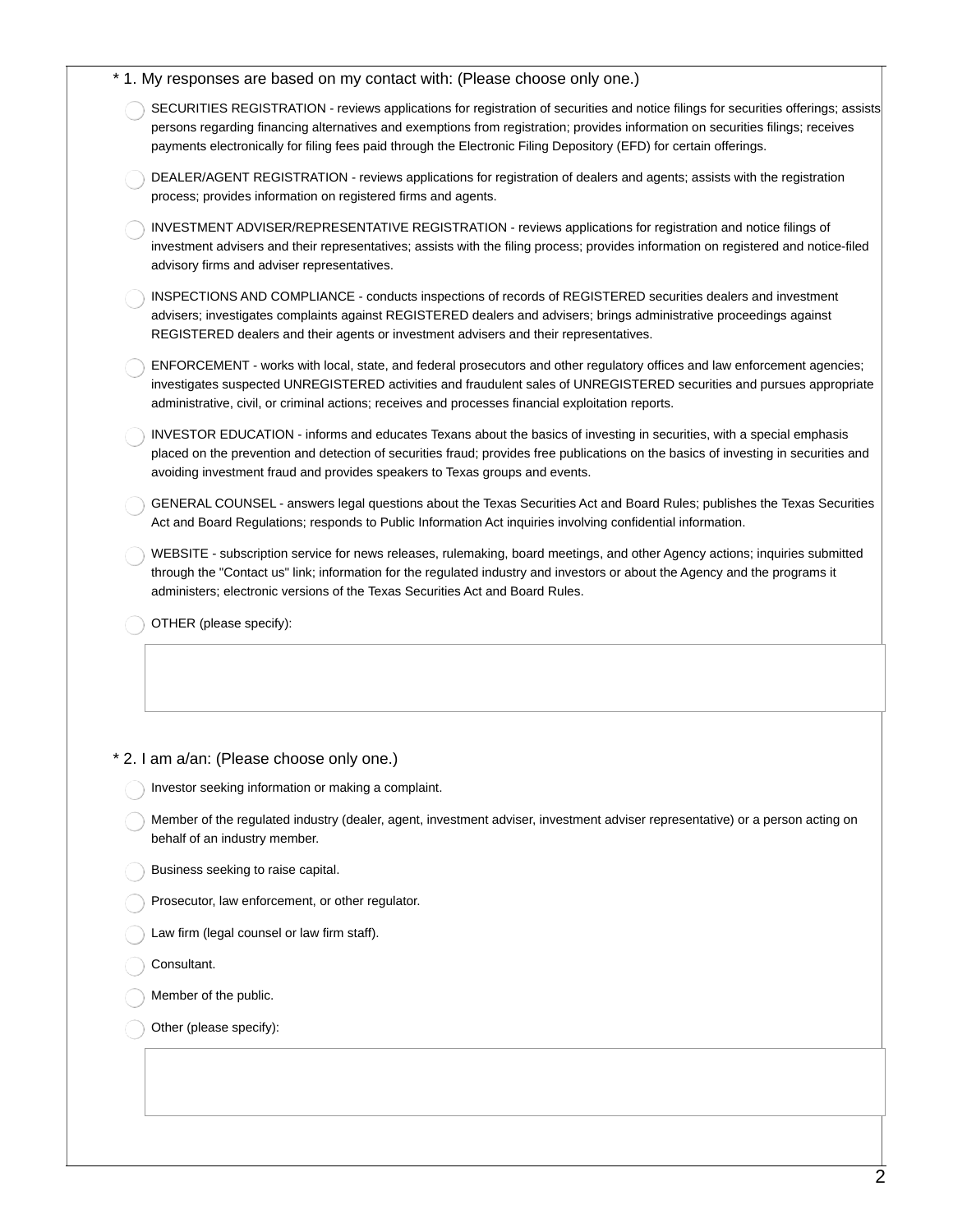| * 3. How many times have you had contact with the Texas State Securities Board during the period<br>September 2019 through August 2021? |
|-----------------------------------------------------------------------------------------------------------------------------------------|
| None                                                                                                                                    |
| Once                                                                                                                                    |
| $2-5$                                                                                                                                   |
| $6 - 20$                                                                                                                                |
| more than 20                                                                                                                            |
|                                                                                                                                         |
| * 4. What type of contact did you have? (Mark all that apply.)                                                                          |
| Email                                                                                                                                   |
| Telephone                                                                                                                               |
| Videoconferencing                                                                                                                       |
| Website                                                                                                                                 |
| In person                                                                                                                               |
| Mail                                                                                                                                    |
|                                                                                                                                         |
|                                                                                                                                         |
|                                                                                                                                         |
|                                                                                                                                         |
|                                                                                                                                         |
|                                                                                                                                         |
|                                                                                                                                         |
|                                                                                                                                         |
|                                                                                                                                         |
|                                                                                                                                         |
|                                                                                                                                         |
|                                                                                                                                         |
|                                                                                                                                         |
|                                                                                                                                         |
|                                                                                                                                         |
|                                                                                                                                         |
|                                                                                                                                         |
|                                                                                                                                         |
|                                                                                                                                         |
|                                                                                                                                         |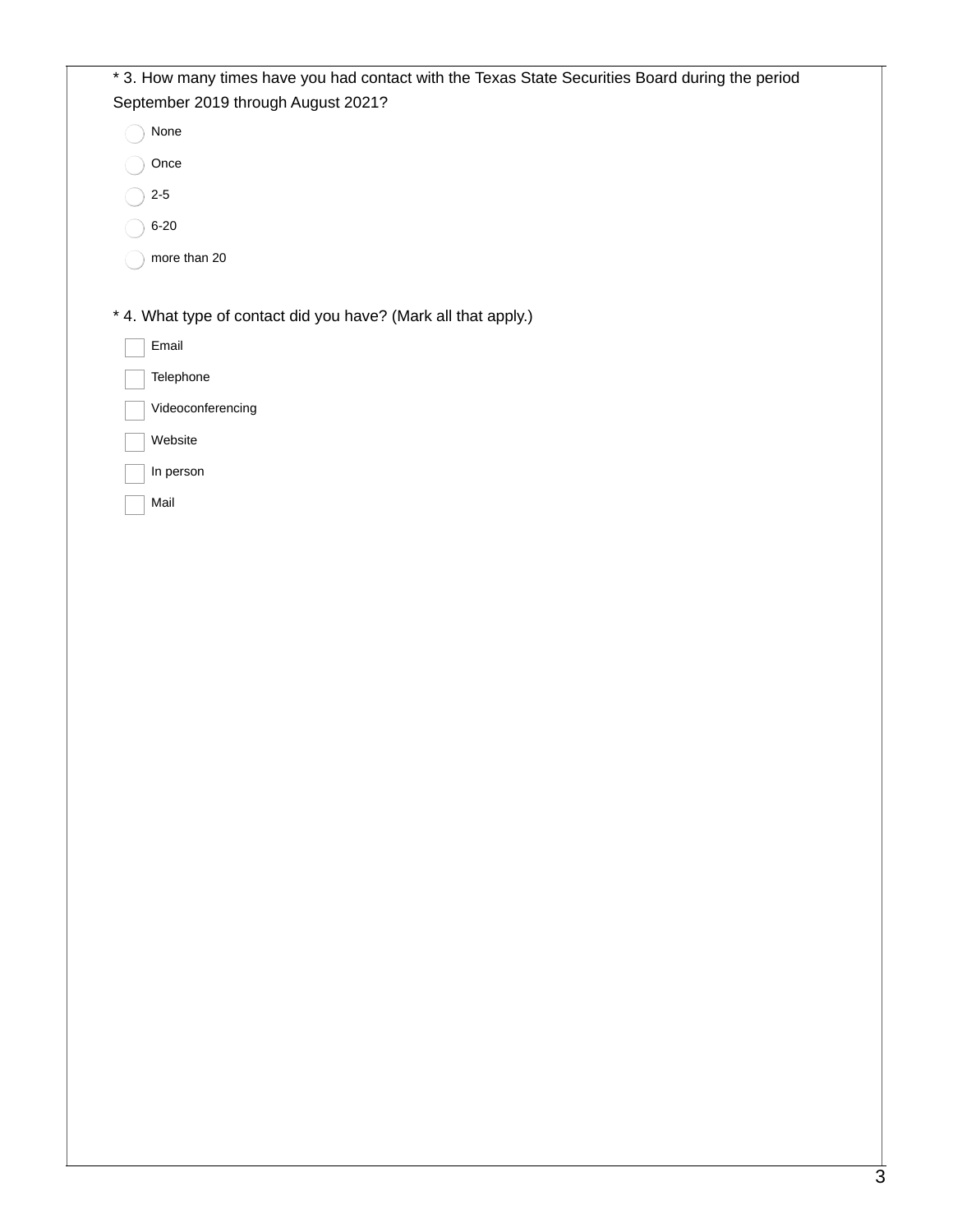

# Texas State Securities Board - Customer Service Survey 2022

#### 5. Staff of the Texas State Securities Board.

|                                                                                     | Strongly |  | Strongly<br>Agree Agree Neutral Disagree Disagree N/A                                                        |  |
|-------------------------------------------------------------------------------------|----------|--|--------------------------------------------------------------------------------------------------------------|--|
| A. Staff members were accessible.                                                   |          |  | $\begin{array}{ccccccccccccccccc} \circ & \circ & \circ & \circ & \circ & \circ & \circ & \circ \end{array}$ |  |
| B. Staff members were courteous, professional, and respectful.                      |          |  | $\begin{array}{ccc} \circ & \circ & \circ & \circ & \circ \end{array}$                                       |  |
| C. Staff members demonstrated a willingness to assist.                              |          |  | $\begin{array}{ccccccccc}\n0 & 0 & 0 & 0 & 0 & 0\n\end{array}$                                               |  |
| D. Staff members were knowledgeable, competent, and able to answer my<br>questions. |          |  |                                                                                                              |  |
| E. Staff members identified themselves by name.                                     |          |  | $\begin{array}{ccc} \circ & \circ & \circ & \circ & \circ & \circ \end{array}$                               |  |

If you want to provide additional information about your experience with our staff or suggest improvements, please do so here. If you responded "Disagree" or "Strongly Disagree," please consider providing written feedback to explain why. Your comments are critical to helping us improve service.

#### 6. Communications.

|                                                                                          | Strongly |   |  | Strongly<br>Agree Agree Neutral Disagree Disagree N/A                                                                  |  |
|------------------------------------------------------------------------------------------|----------|---|--|------------------------------------------------------------------------------------------------------------------------|--|
| A. When I called, I was connected in a timely manner to a person who could assist<br>me. |          |   |  | $\begin{array}{ccccccccccccccccc} \circ & \circ & \circ & \circ & \circ & \circ & \circ & \circ \end{array}$           |  |
| B. When I left a telephone message, a staff member responded in a reasonable<br>time.    |          |   |  | $\begin{array}{ccccccccc}\n0 & 0 & 0 & 0 & 0\n\end{array}$                                                             |  |
| C. When I sent an email message, I received a timely response.                           |          |   |  | $\begin{array}{ccccccccc}\n\bullet & \bullet & \bullet & \bullet & \bullet & \bullet & \bullet & \bullet\n\end{array}$ |  |
| D. I received information I requested in a timely manner.                                |          | ( |  | $\begin{array}{ccc} & \circ & \circ & \circ & \circ \end{array}$                                                       |  |
| E. I was given clear explanations about Agency rules and procedures.                     |          |   |  |                                                                                                                        |  |

If you want to provide additional information about your experience with our staff or suggest improvements, please do so here. If you responded "Disagree" or "Strongly Disagree," please consider providing written feedback to explain why. Your comments are critical to helping us improve service.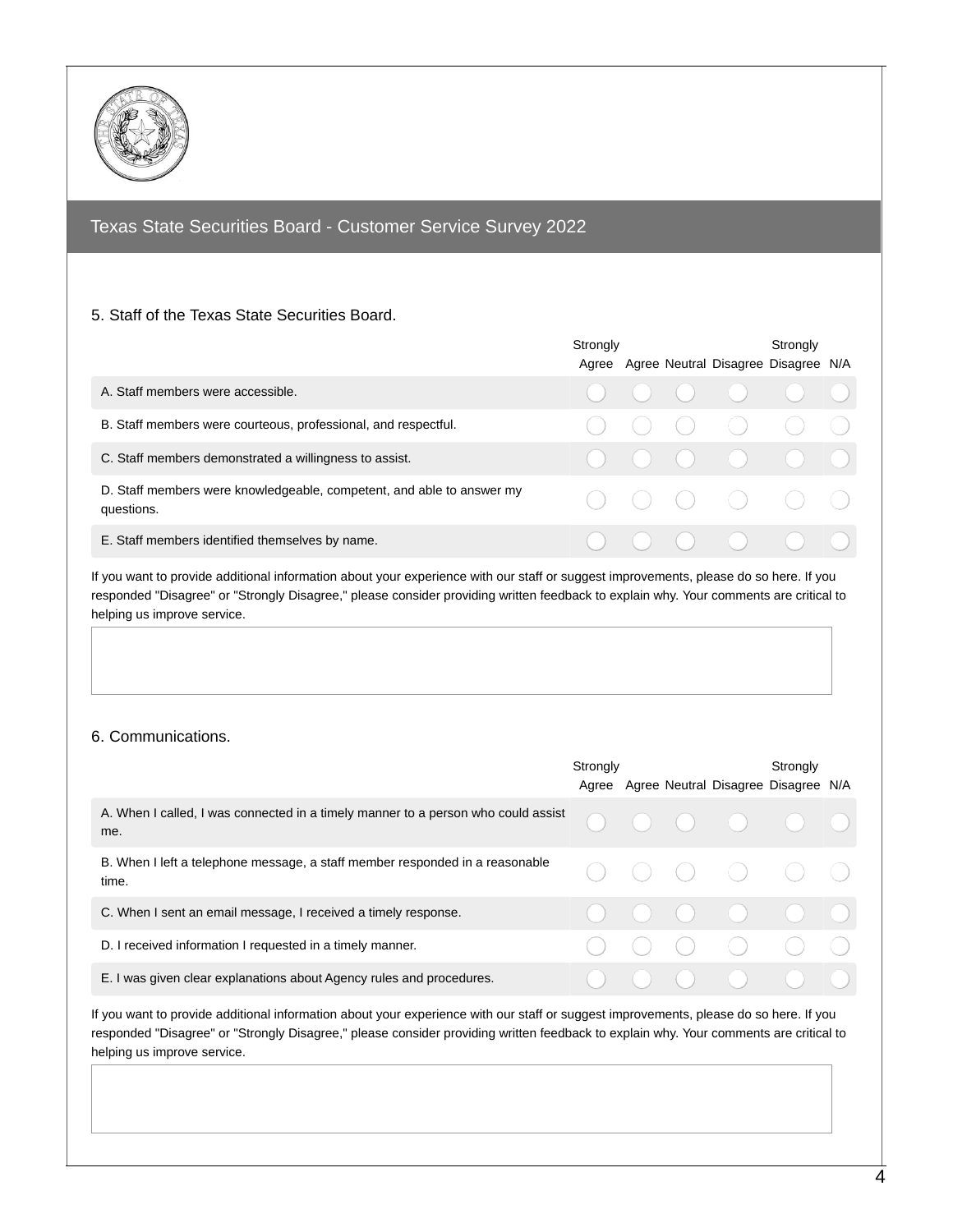|                                                                                                                                                                                                                                                                                                                                                         | Strongly |  | Strongly<br>Agree Agree Neutral Disagree Disagree N/A |  |
|---------------------------------------------------------------------------------------------------------------------------------------------------------------------------------------------------------------------------------------------------------------------------------------------------------------------------------------------------------|----------|--|-------------------------------------------------------|--|
| A. FOR REGISTRANTS: I was informed in a timely manner of deficiencies in my<br>application for registration.                                                                                                                                                                                                                                            |          |  |                                                       |  |
| B. FOR REGISTRANTS: I was given a clear explanation as to how to correct any<br>deficiencies.                                                                                                                                                                                                                                                           |          |  |                                                       |  |
| C. FOR REGISTRANTS: I was informed in a timely manner of the decision<br>regarding my application (grant, deny, or allow withdrawal).                                                                                                                                                                                                                   |          |  |                                                       |  |
| D. FOR REGISTRANTS: My registration renewal was processed in a timely<br>manner.                                                                                                                                                                                                                                                                        |          |  |                                                       |  |
| E. FOR REGISTRANTS: When I reported an amendment to my registration<br>information, it was processed in a timely manner.                                                                                                                                                                                                                                |          |  |                                                       |  |
| F. FOR INSPECTED FIRMS: I received a written follow-up to an inspection of my<br>firm in a timely manner.                                                                                                                                                                                                                                               |          |  |                                                       |  |
| G. FOR COMPLAINANTS: My complaint relating to a person or company subject<br>to regulation by the Texas State Securities Board was processed in a timely<br>manner.                                                                                                                                                                                     |          |  |                                                       |  |
|                                                                                                                                                                                                                                                                                                                                                         |          |  |                                                       |  |
| H. I received a timely response to my request for public information.<br>If you want to provide additional information about your experience with our staff or suggest improvements, please do so here. If you<br>responded "Disagree" or "Strongly Disagree," please consider providing written feedback to explain why. Your comments are critical to |          |  |                                                       |  |
| helping us improve service.                                                                                                                                                                                                                                                                                                                             |          |  |                                                       |  |
|                                                                                                                                                                                                                                                                                                                                                         | Strongly |  | Strongly                                              |  |
| 8. Complaints About the Agency.<br>A. I know how to file a complaint regarding services provided by the Texas State<br>Securities Board.                                                                                                                                                                                                                |          |  | Agree Agree Neutral Disagree Disagree N/A             |  |
| B. If I complained regarding services provided by the Agency, I believe it would be<br>addressed in a reasonable manner.                                                                                                                                                                                                                                |          |  |                                                       |  |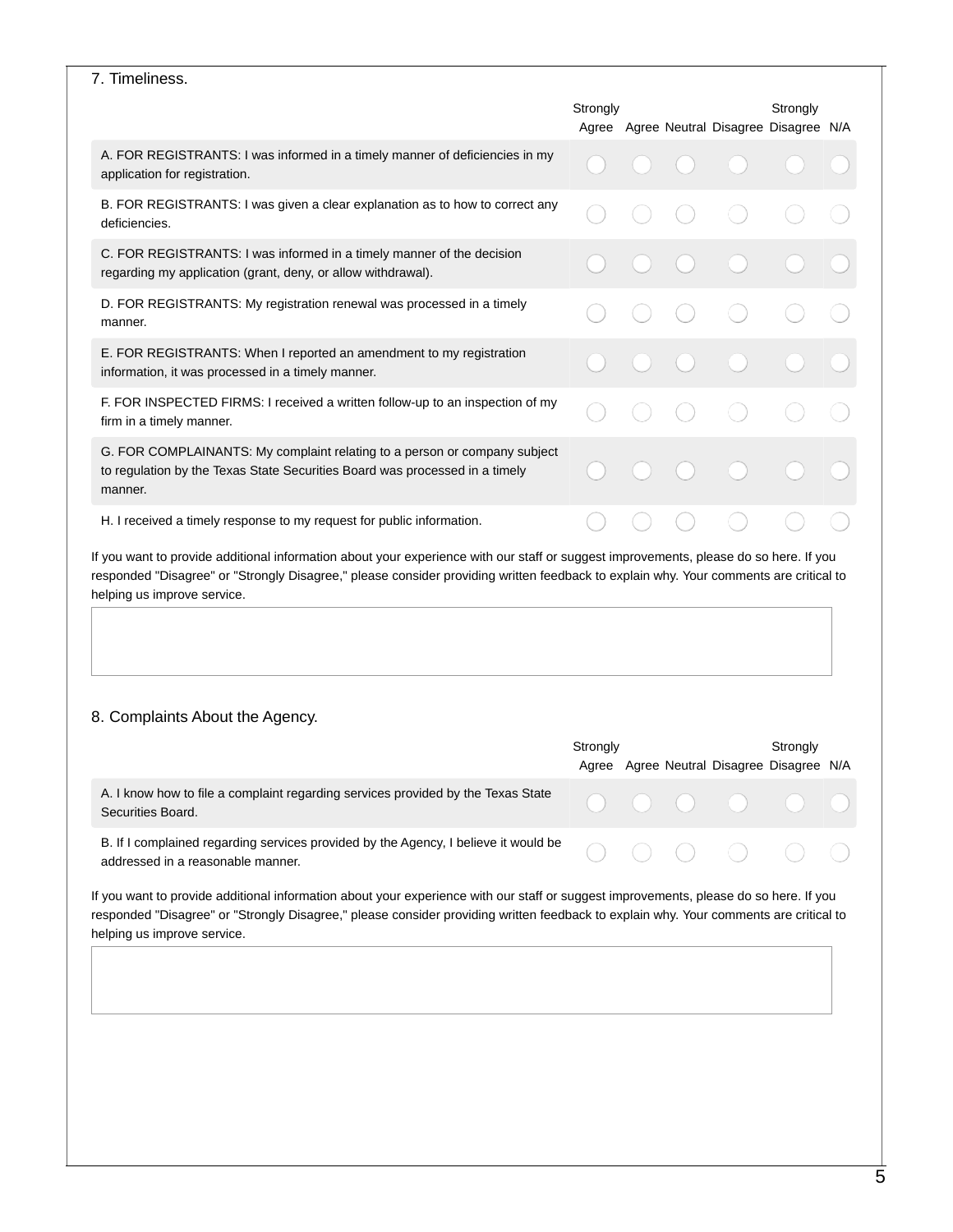#### 9. Website (www.ssb.texas.gov).

|                                                                                                                                                                                                                                  | Strongly |  | Strongly<br>Agree Agree Neutral Disagree Disagree N/A |  |
|----------------------------------------------------------------------------------------------------------------------------------------------------------------------------------------------------------------------------------|----------|--|-------------------------------------------------------|--|
| A. I was able to access the information I needed using the website.                                                                                                                                                              |          |  |                                                       |  |
| B. The website contained clear and accurate information on the Texas Securities<br>Act and regulations/rules.                                                                                                                    |          |  |                                                       |  |
| C. The website contained clear and accurate information on registration and notice<br>filing requirements and procedures.                                                                                                        |          |  |                                                       |  |
| D. The website contained clear and accurate information on filing a complaint with<br>the Agency.                                                                                                                                |          |  |                                                       |  |
| E. The website contained clear and accurate information of interest to consumers<br>in evaluating investments and avoiding fraud.                                                                                                |          |  |                                                       |  |
| F. The information on the website was relevant and useful.                                                                                                                                                                       |          |  |                                                       |  |
| G. The links to other websites were relevant and useful.                                                                                                                                                                         |          |  |                                                       |  |
| H. IF ACCESSED THROUGH A MOBILE DEVICE, it was easy to view and<br>navigate through the website.                                                                                                                                 |          |  |                                                       |  |
| I. FOR SUBSCRIBERS TO UPDATES (news releases; investor alerts; criminal,<br>civil, and administrative case alerts; meeting agendas; rulemaking & rulebook<br>updates). I found the information I received helpful and/or useful. |          |  |                                                       |  |

If you want to provide additional information about your experience or suggest improvements, please do so here. If you responded "Disagree" or "Strongly Disagree," please consider providing written feedback to explain why. Your comments are critical to helping us improve service.

#### 10. Printed Investor Education Material.

|                                                             | Strongly |  | Strongly                                                                                                     |  |
|-------------------------------------------------------------|----------|--|--------------------------------------------------------------------------------------------------------------|--|
|                                                             |          |  | Agree Agree Neutral Disagree Disagree N/A                                                                    |  |
| A. The printed information was clear and understandable.    |          |  | $\begin{array}{ccccccccccccccccc} \circ & \circ & \circ & \circ & \circ & \circ & \circ & \circ \end{array}$ |  |
| B. The printed material provided was thorough and accurate. |          |  | $\begin{array}{ccccccccccccccccc} \circ & \circ & \circ & \circ & \circ & \circ & \circ & \circ \end{array}$ |  |

If you want to provide additional information about your experience or suggest improvements, please do so here. If you responded "Disagree" or "Strongly Disagree," please consider providing written feedback to explain why. Your comments are critical to helping us improve service.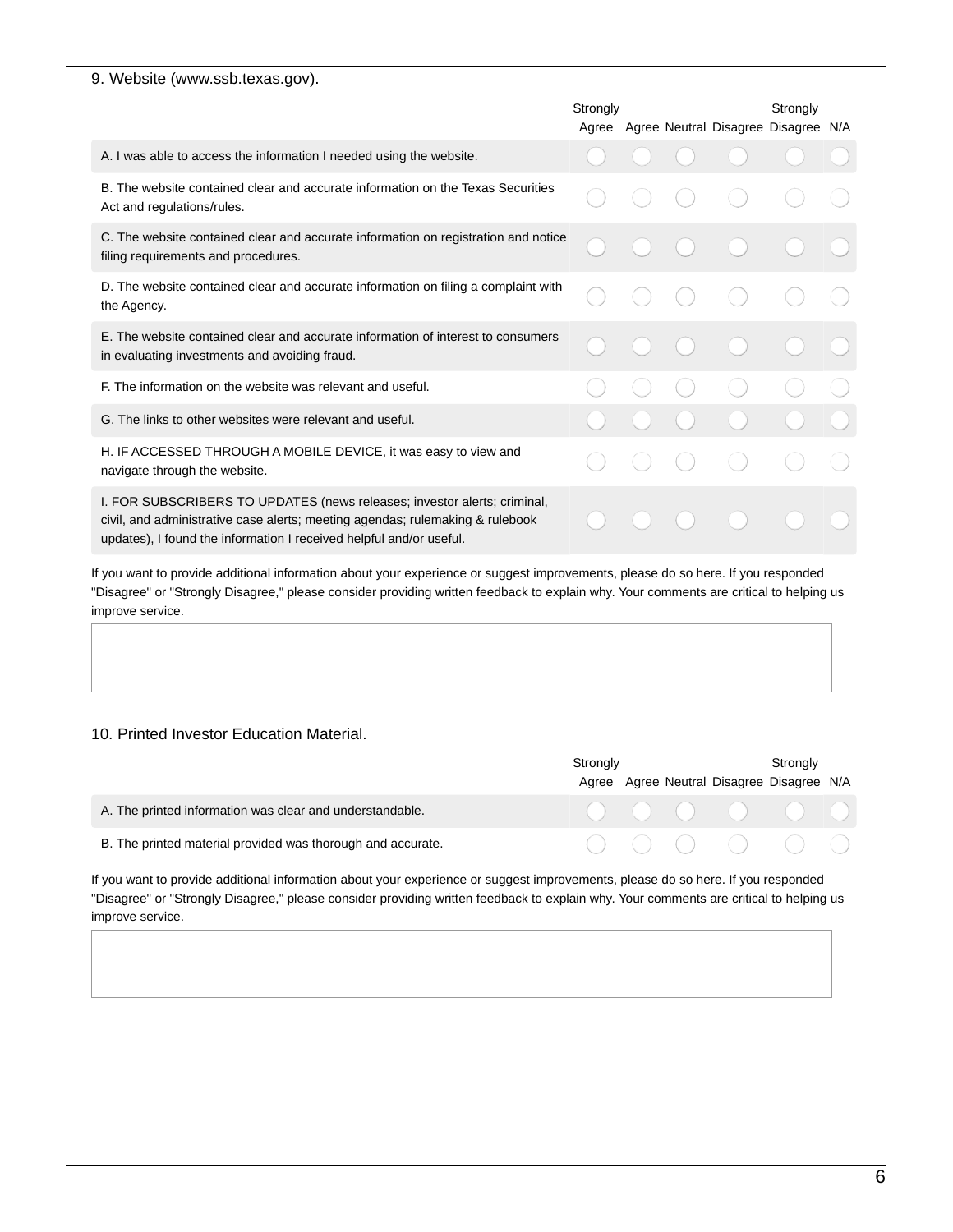#### 11. Facilities.

|                                                                                                               | Strongly |  | Strongly<br>Agree Agree Neutral Disagree Disagree N/A |  |
|---------------------------------------------------------------------------------------------------------------|----------|--|-------------------------------------------------------|--|
| A. The location of services was convenient (parking, public transportation,<br>distance, etc.).               |          |  |                                                       |  |
| B. The facility where I received services was clean, orderly, and I could easily find<br>my way around in it. |          |  |                                                       |  |
| C. The facility was open during reasonable hours.                                                             |          |  | $( ) ( ) ( ) ( ) ( ) ( ) ( ) ( ) ( )$                 |  |

If you want to provide additional information about your experience or suggest improvements, please do so here. If you responded "Disagree" or "Strongly Disagree," please consider providing written feedback to explain why. Your comments are critical to helping us improve service.

### 12. Overall Impressions.

|                                                                                                                                                                                                                                                                                                                                              | Very |  | Satisfied Satisfied Neutral Unsatisfied Unsatisfied | Very |
|----------------------------------------------------------------------------------------------------------------------------------------------------------------------------------------------------------------------------------------------------------------------------------------------------------------------------------------------|------|--|-----------------------------------------------------|------|
| How satisfied are you with the Agency's facilities, including your ability to access<br>the Agency, the office location, signs, and cleanliness?                                                                                                                                                                                             |      |  |                                                     |      |
| How satisfied are you with Agency staff, including employee courtesy,<br>friendliness, and knowledgeability, and whether staff members adequately<br>identified themselves to customers by name, including the use of name plates or<br>tags for accountability?                                                                             |      |  |                                                     |      |
| How satisfied are you with Agency communications, including toll-free telephone<br>access, the average time you spent on hold, call transfers, access to a live<br>person, letters, electronic mail, and any applicable text messaging or mobile<br>applications?                                                                            |      |  |                                                     |      |
| How satisfied are you with the Agency's Internet site, including the ease of use of<br>the site, mobile access to the site, information on the location of the site and the<br>Agency, and information accessible through the site such as a listing of services<br>and programs and whom to contact for further information or to complain? |      |  |                                                     |      |
| How satisfied are you with the Agency's complaint handling process, including<br>whether it is easy to file a complaint and whether responses are timely?                                                                                                                                                                                    |      |  |                                                     |      |
| How satisfied are you with the Agency's ability to timely serve you, including the<br>amount of time you wait for service in person?                                                                                                                                                                                                         |      |  |                                                     |      |
| How satisfied are you with any Agency brochures or other printed information,<br>including the accuracy of that information?                                                                                                                                                                                                                 |      |  |                                                     |      |
| Please rate your overall satisfaction with the Agency.                                                                                                                                                                                                                                                                                       |      |  |                                                     |      |